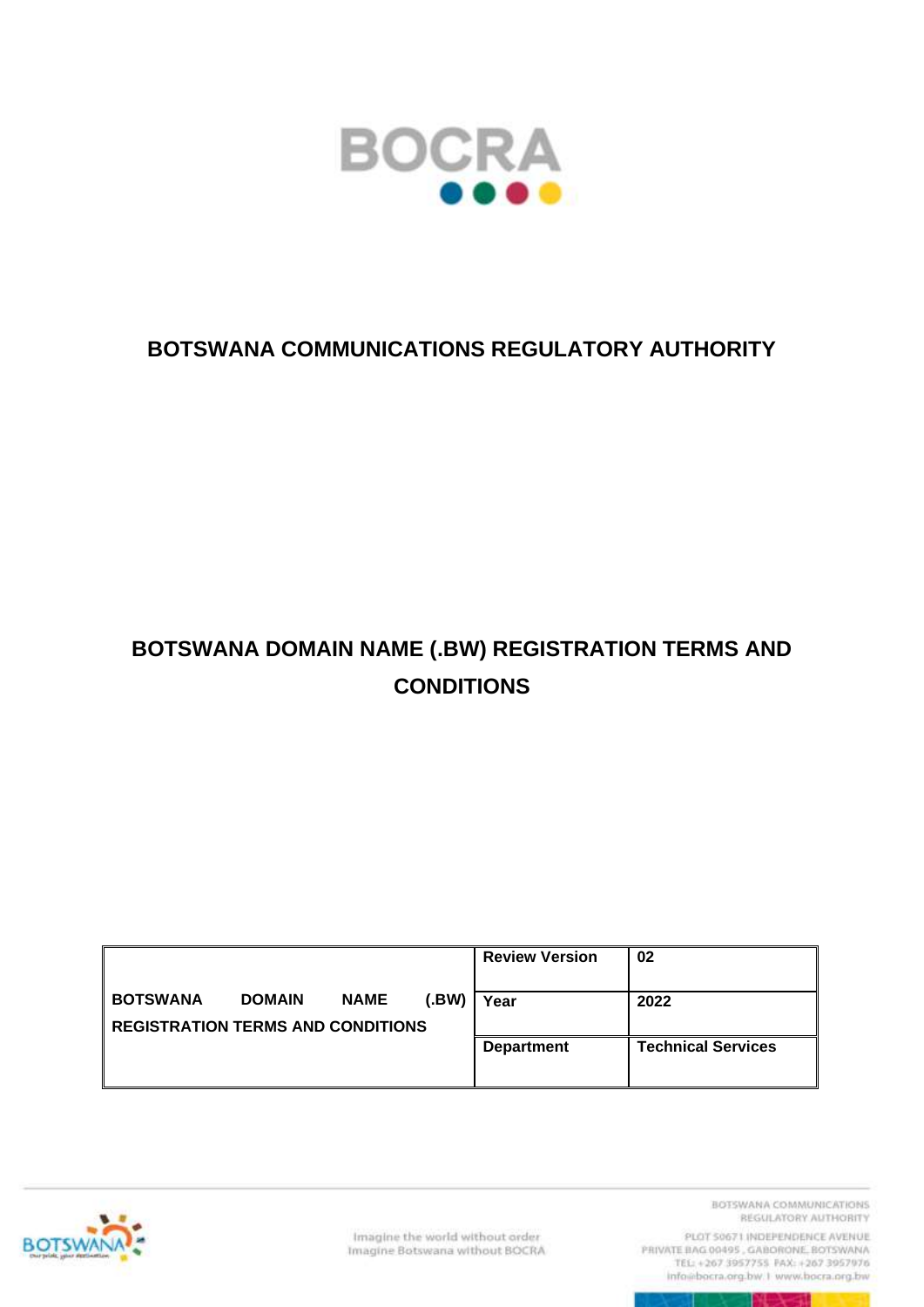| <b>Initiated By</b> |                                               |
|---------------------|-----------------------------------------------|
| <b>Position</b>     | <b>Assistant Officer Numbering Management</b> |
| <b>Name</b>         | Mr. Nonofo Ramotsababa                        |
| <b>Signature</b>    |                                               |
| <b>Date</b>         |                                               |

Reviewed By

| <b>Position</b>  | <b>Director of Technical Services</b> |
|------------------|---------------------------------------|
| <b>Name</b>      | Mr. Bathopi Luke                      |
| <b>Signature</b> |                                       |
| <b>Date</b>      |                                       |

#### Reviewed By

| <b>Position</b>  | <b>Director of Legal Services</b> |  |
|------------------|-----------------------------------|--|
| <b>Name</b>      | <b>Ms Joyce Isa Molwane</b>       |  |
| <b>Signature</b> |                                   |  |
| <b>Date</b>      |                                   |  |

#### Approved

| <b>Position</b>  | <b>Chief Executive</b>     |  |
|------------------|----------------------------|--|
| <b>Name</b>      | <b>Mr. Martin Mokgware</b> |  |
| <b>Signature</b> |                            |  |
| <b>Date</b>      |                            |  |



i

BOTSWANA COMMUNICATIONS REGULATORY AUTHORITY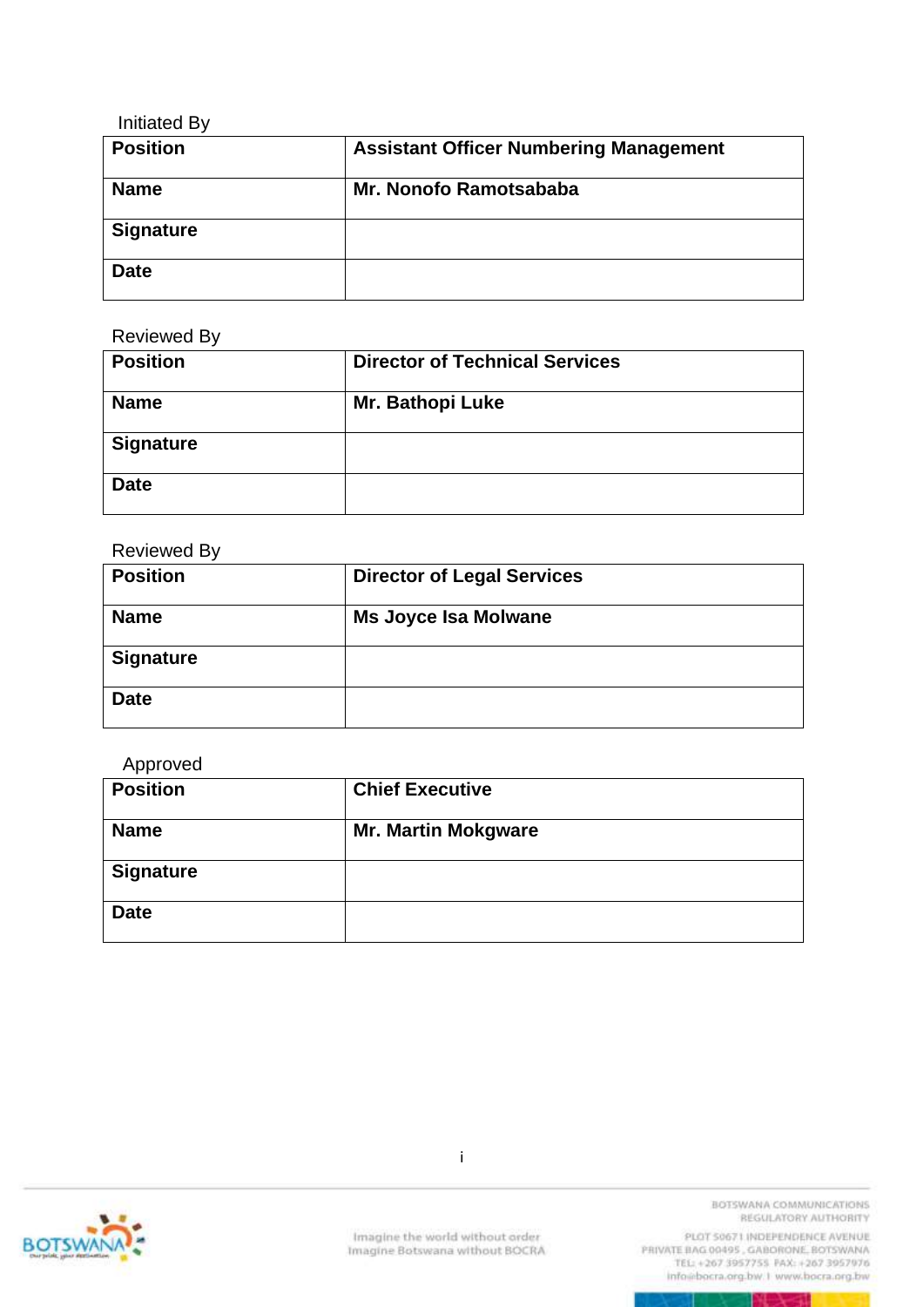| 1  |  |
|----|--|
| 2  |  |
| 3  |  |
| 4  |  |
| 5  |  |
| 6  |  |
| 7  |  |
| 8  |  |
| 9  |  |
| 10 |  |
| 11 |  |
| 12 |  |
| 13 |  |
| 14 |  |
| 15 |  |
| 16 |  |
| 17 |  |
| 18 |  |
| 19 |  |
| 20 |  |
| 21 |  |
| 22 |  |
| 23 |  |

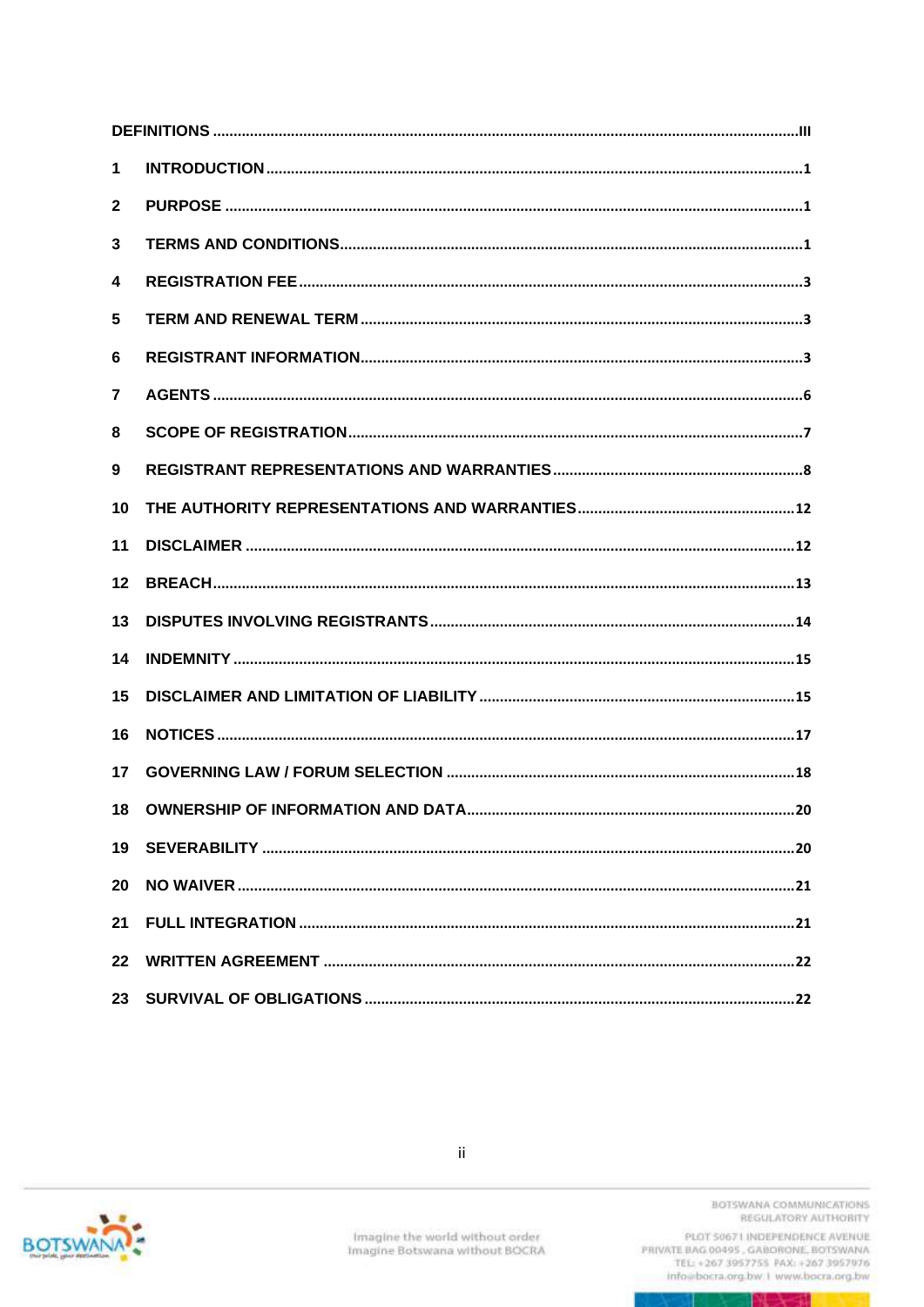### <span id="page-3-0"></span>**DEFINITIONS**

#### "**The Authority"**

 means the Botswana Communications Regulatory Authority (BOCRA) established under **Section 3** of the Communication Regulatory Authority Act (CRA Act), 2012;

### **"CRA Act (The Act)"**

means Communication Regulatory Authority Act (CRA Act), 2012;

#### **"Domain"**

means a .bw Domain name applied for by a Registrant, whose registration application has been processed and accepted by the Registry;

#### **"Registrar"**

means an entity accredited by the Registry to offer domain name registration services to Registrants;

#### **"Registrant"**

means the individual, entity, or the authorised agent for the individual or entity who applied for or caused to be applied for a Domain and whose registration application has been processed and accepted by the Registry

#### **"Registrant Information"**

means:

- **i.** The Registrant's legal name;
- **ii.** The Registrant's physical and postal address;
- **iii.** The Registrant's telephone number;
- **iv.** The Registrants e-mail address;
- **v.** The Domain Name;
- **vi.** The name servers the Domain Name is to be delegated to;
- **vii.** The Term of registration of the Domain Name;



iii

BOTSWANA COMMUNICATIONS REGULATORY AUTHORITY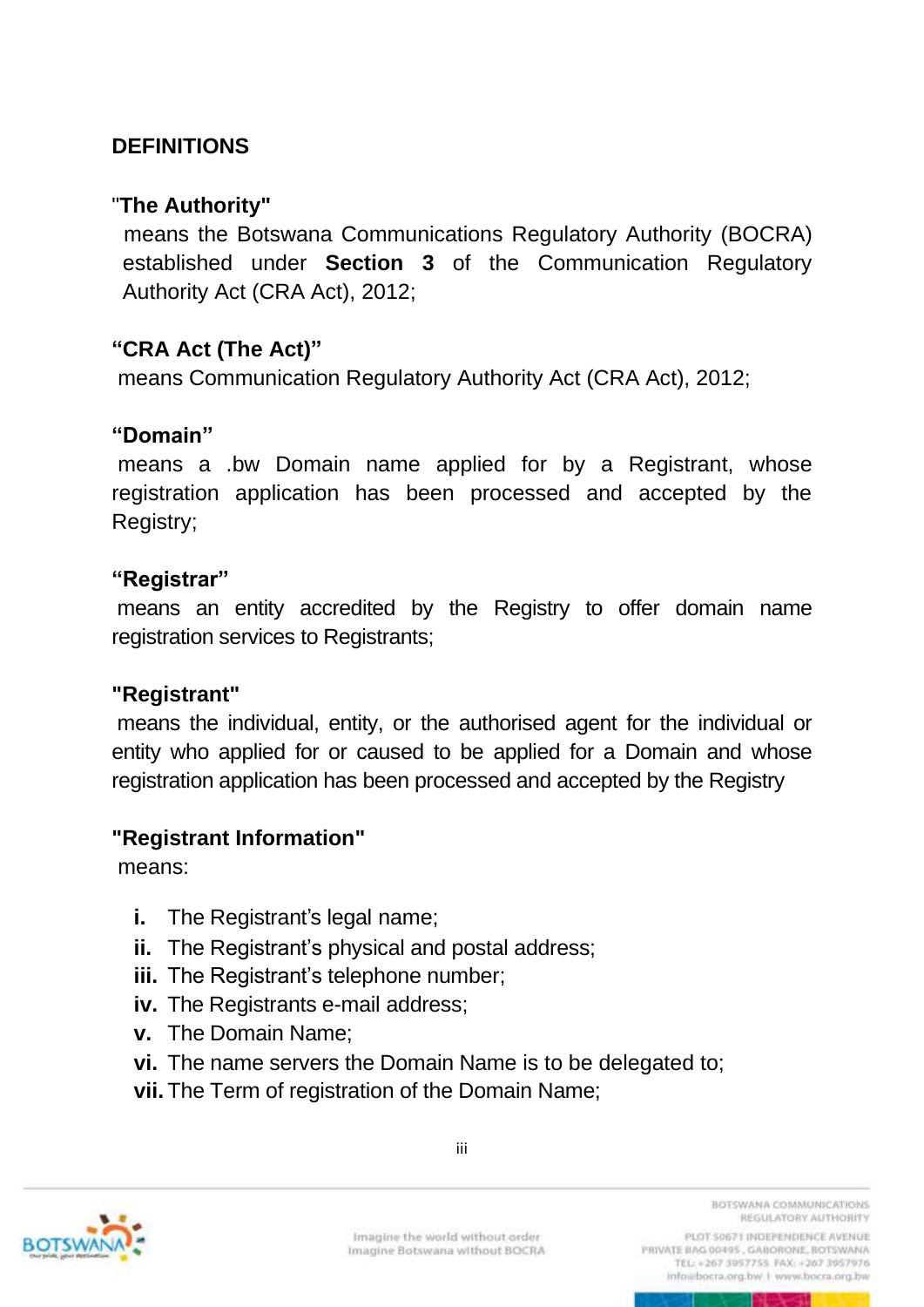### "**Registry"**

means entity mandated by the Communication Regulatory Authority Act to maintain and administer the .bw ccTLD;

### "**Term"**

means a period of one (1) calendar year as specified in the **Domain Life Cycle Policy;**

### "**Terms and Conditions**"

means these Terms and Conditions of the .BW domain names.



Imagine the world without order Imagine Botswana without BOCRA BOTSWANA COMMUNICATIONS REGULATORY AUTHORITY

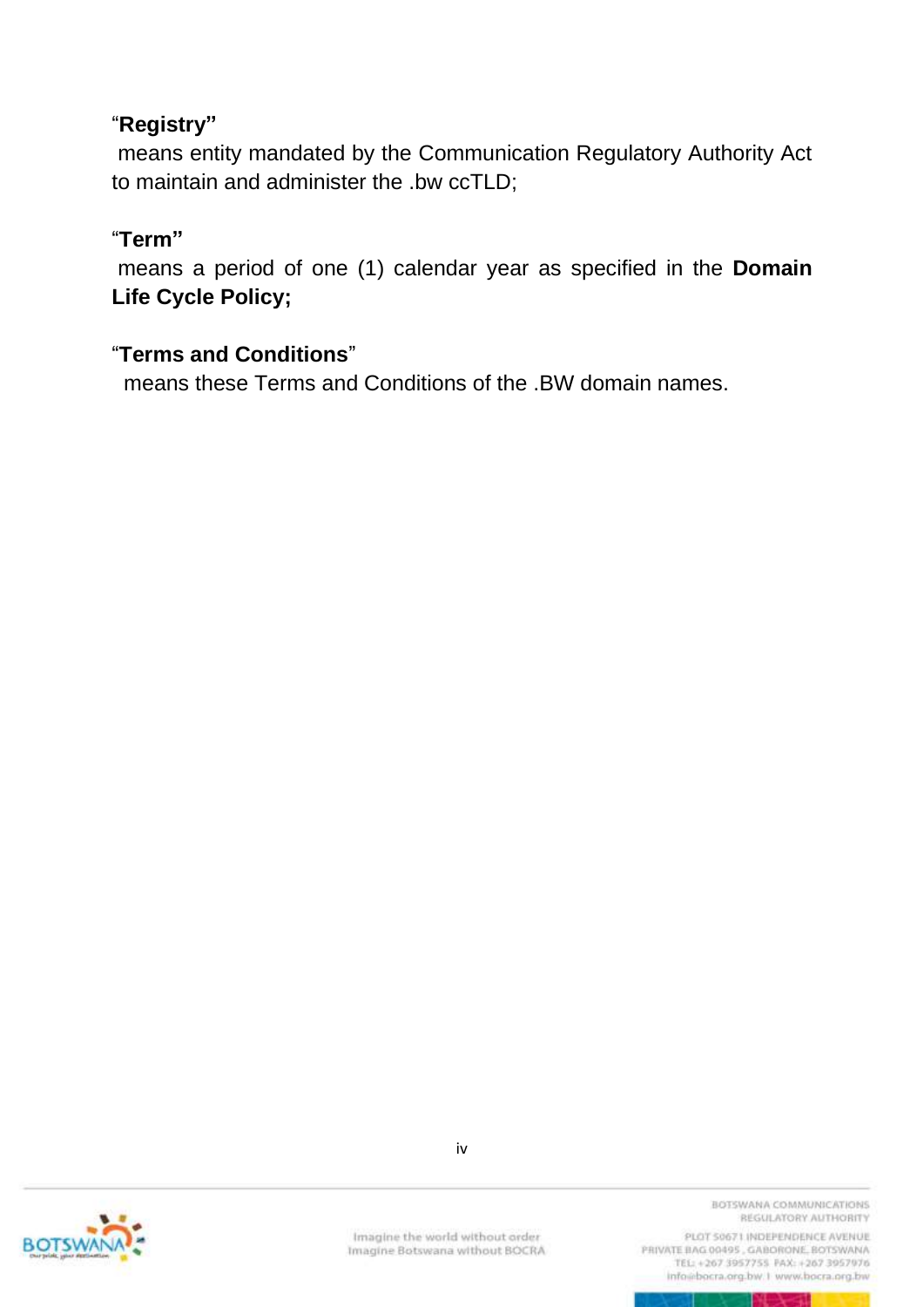### **ABBREVATION OF TERMS**

| <b>AUP</b>     | <b>Acceptable Use Policy</b>                  |
|----------------|-----------------------------------------------|
| <b>BOCRA</b>   | Botswana Communications Regulatory Authority, |
| <b>ccTLD</b>   | Country Code Top Level Domain                 |
| <b>CRA Act</b> | <b>Communication Regulatory Authority Act</b> |
| IP             | <b>Internet Protocol</b>                      |
| <b>URL</b>     | Uniform Resource Locator                      |



v

BOTSWANA COMMUNICATIONS REGULATORY AUTHORITY

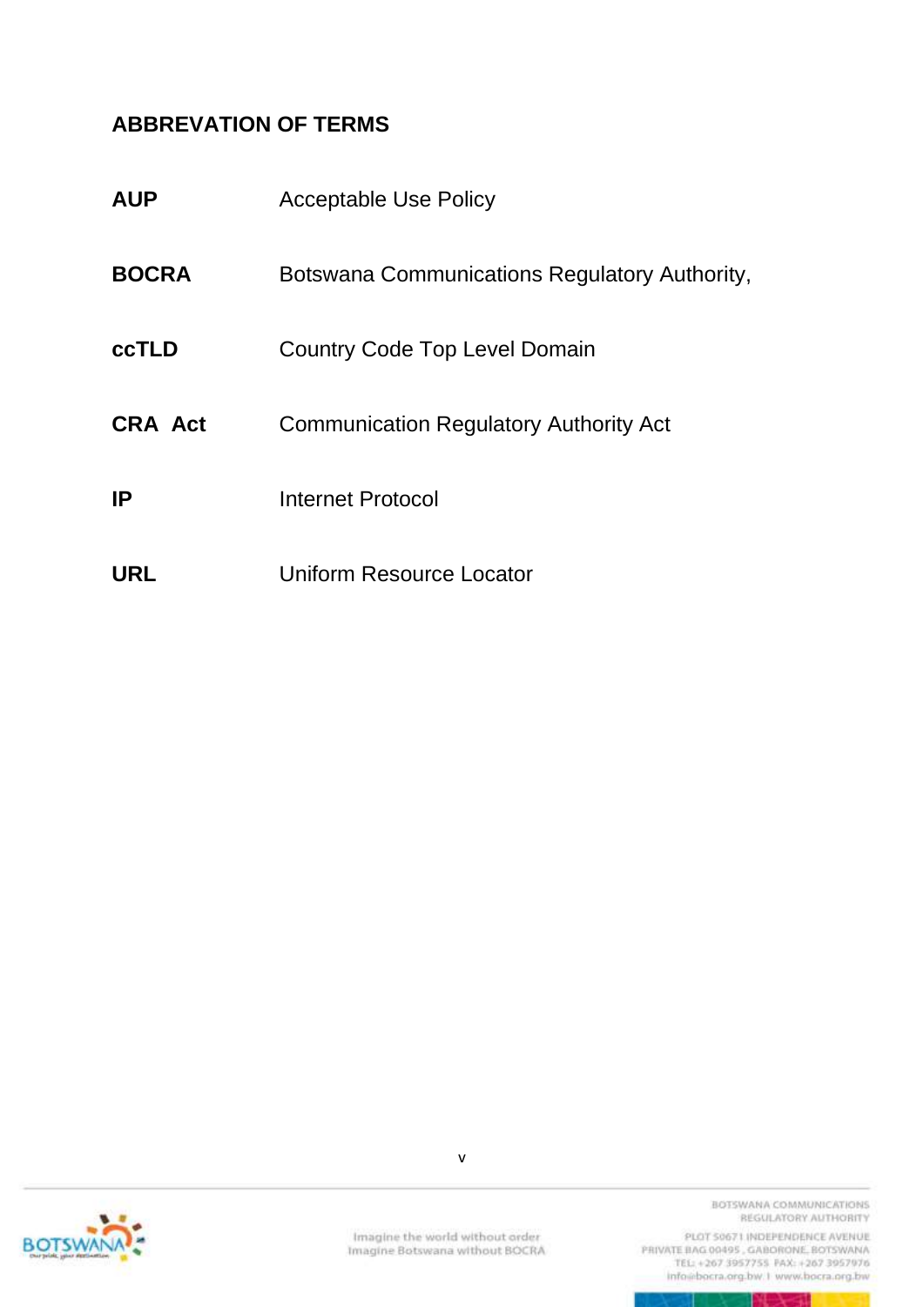### <span id="page-6-0"></span>**1 INTRODUCTION**

**1.1** In Pursuant to the Botswana Communications Regulatory Authority (hereinafter The Authority) mandate, the Authority has reviewed the Registration Terms and Conditions to align with ever evolving and emerging technologies

### <span id="page-6-1"></span>**2 PURPOSE**

- **2.1** The aim of these Registration Terms and Conditions is to set out the processes and procedures on the:
	- **2.1.1** Use of the .bw domain names by Registrants; and
	- **2.1.2** Additional agreements, if any, that may be entered into between the Registrant and Accredited Registrars relating to domain name services in Botswana, provided by such Accredited Registrars, as long as that no such additional agreement may waive, alter, or supersede any provision of this Registration Terms and Conditions. However, If there is any conflict between such additional agreements and this Terms and Conditions, this Registration shall prevail.

#### <span id="page-6-2"></span>**3 TERMS AND CONDITIONS**

**3.1** By applying to register one or more .bw domain names (the ".bw Domain name(s)") with an accredited registrar in the .bw ccTLD (hereinafter referred to as an "Application") or by using one or more .bw Domain name(s), the Registrant acknowledges that it has read and agrees to be bound by all Terms and Conditions of this Agreement as well as other documents, policies, and agreements which are incorporated into this Agreement by this reference and which shall hereinafter (together with these Terms and Conditions)



TEL: +267 3957755 PAX: +267 3957976 info@bocra.org.bw.1 www.bocra.org.bw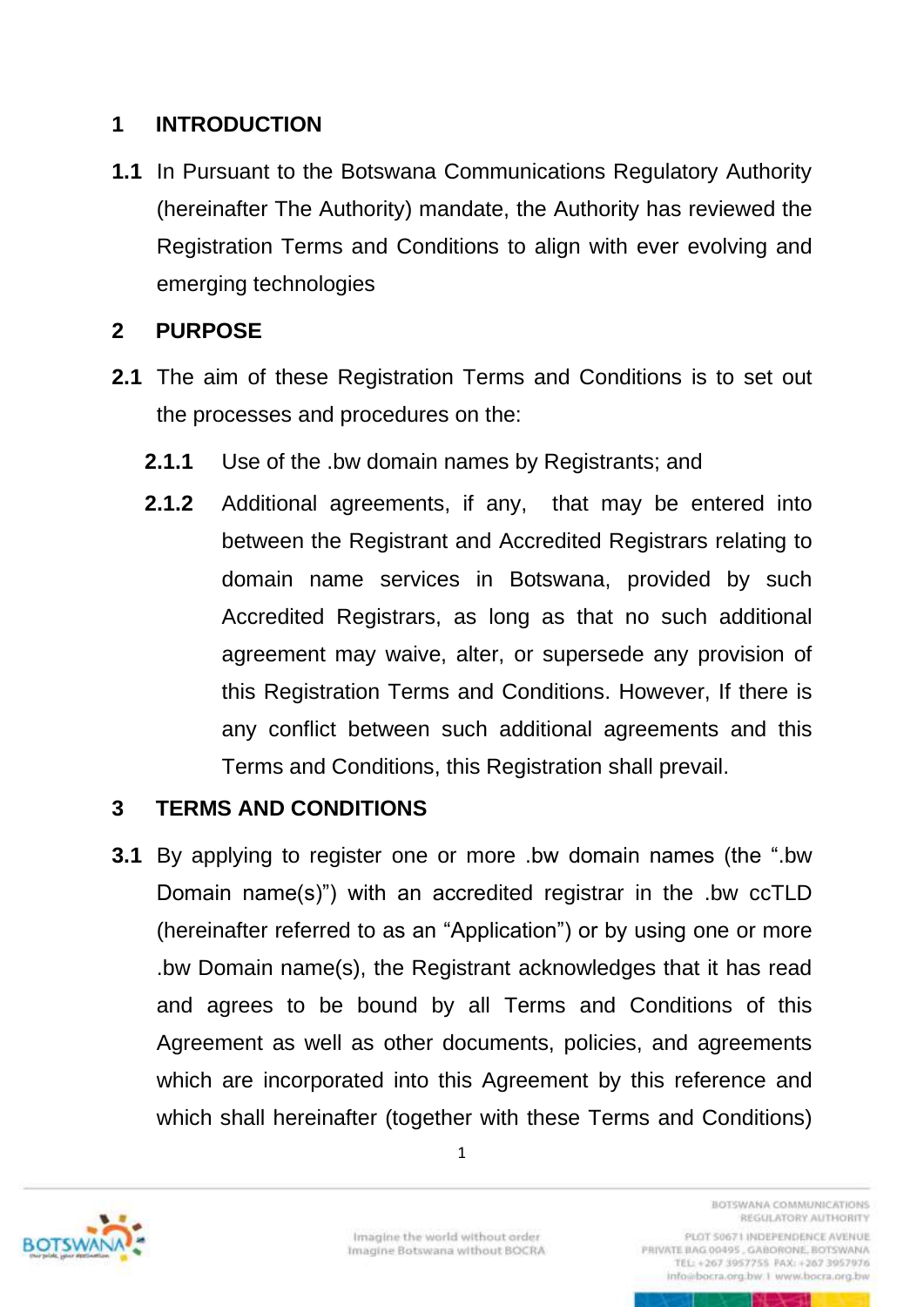be referred to as the "ccTLD Policies". This includes rules or policies that are now, or may in the future, be published by the Authority at [www.nic.net.bw.](http://www.nic.net.bw/)

- **3.2** The ccTLD Policies apply to all domains and sub-level domains, which end in the suffix .bw and explain the rights and obligations between the Authority and the Registrant. These Terms and Conditions are subject to other policies under the Authority's purview. The Authority may facilitate the registration and resolution of the .bw Domain names(s) as and when it deems fit; such acceptance shall be deemed to have occurred at the Authority's principal place of business in Botswana.
- **3.3** The Authority may modify the ccTLD Policies from time to time as specified in the Policy Development Framework. The Authority shall post the ccTLD policies on the Authority's web site and http://nic.net.bw. Revised ccTLD policies become effective seven (7) calendar days after posting. The Authority may inform registrants of changes to ccTLD Policies via email; however, the Authority shall not be obligated to provide such notice via email. The Registrant must agree that such email shall not be considered spam.
- **3.4** The Registrant's use of .bw Domain name(s) following the effective date constitutes the Registrant's acceptance of the revised Authority policies. If the Registrant does not wish to be bound by the revised the Authority Policies, the Registrant's sole remedy is to cancel the registration of the .bw Domain name(s), following the appropriate the Authority policies regarding such cancellation.



Imagine the world without order Imagine Botswana without BOCRA

2

**BOTSWANA COMMUNICATIONS** REGULATORY AUTHORITY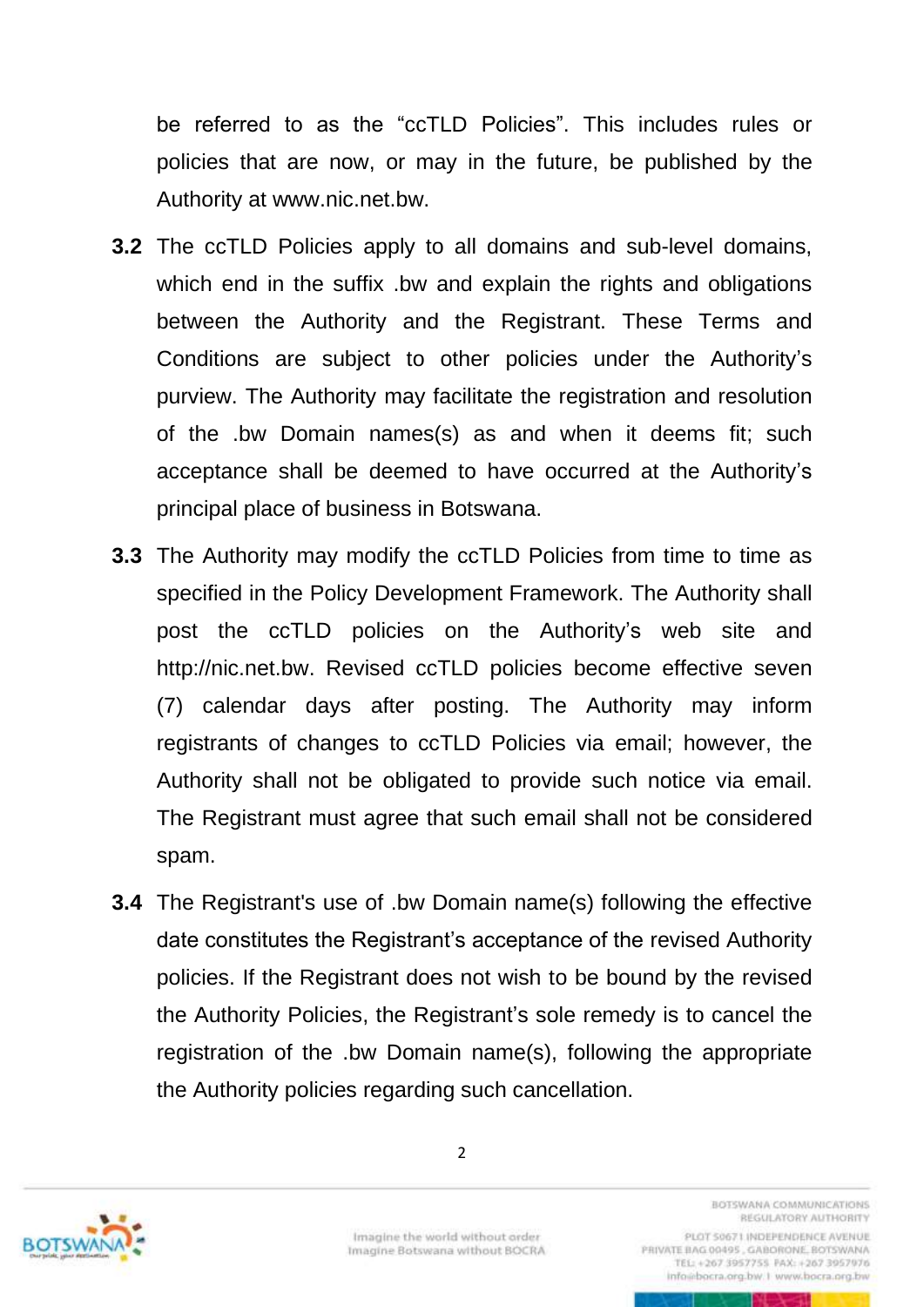### <span id="page-8-0"></span>**4 REGISTRATION FEE**

- **4.1** The Registrant shall pay to an accredited Registrar the appropriate registration fee ("Registration Fee") applicable at the time the Registrant submits its Application to such accredited Registrar.
- **4.2** Payment of Registration Fees shall be made in accordance with the requirements of the accredited Registrars and ccTLD Policies are effective at the time the Registrant submits such payment.
- **4.3** All Registration Fees paid pursuant to this Agreement are nonrefundable except as provided for herein. It shall be the responsibility of the accredited Registrar to pay a separate registration fee owed to the Authority by such Registrar and the Authority will not be bound to accept any Application until such separate registration fee is paid.
- **4.4** It shall not be the duty of the Authority to refund any Registration Fee or other fee to the Registrant in the event of non-performance by such Registrar.

# <span id="page-8-1"></span>**5 TERM AND RENEWAL TERM**

**5.1** The Registrant's exclusive registration of the .bw Domain name shall continue for the term of one (1) year as specified in the Domain Life Cycle Policy. the Authority has the right to suspend or terminate this agreement which was initially accepted.

# <span id="page-8-2"></span>**6 REGISTRANT INFORMATION**

- **6.1** The Registrant shall ensure that:
	- **6.1.1** The information submitted by or on behalf of the Registrant to the .bw ccTLD registry in connection with registration of



3

PRIVATE BAG 00495, GABORONE, BOTSWANA TEL: +267 3957755 FAX: +267 3957976 info@bocra.org.bw.1 www.bocra.org.bw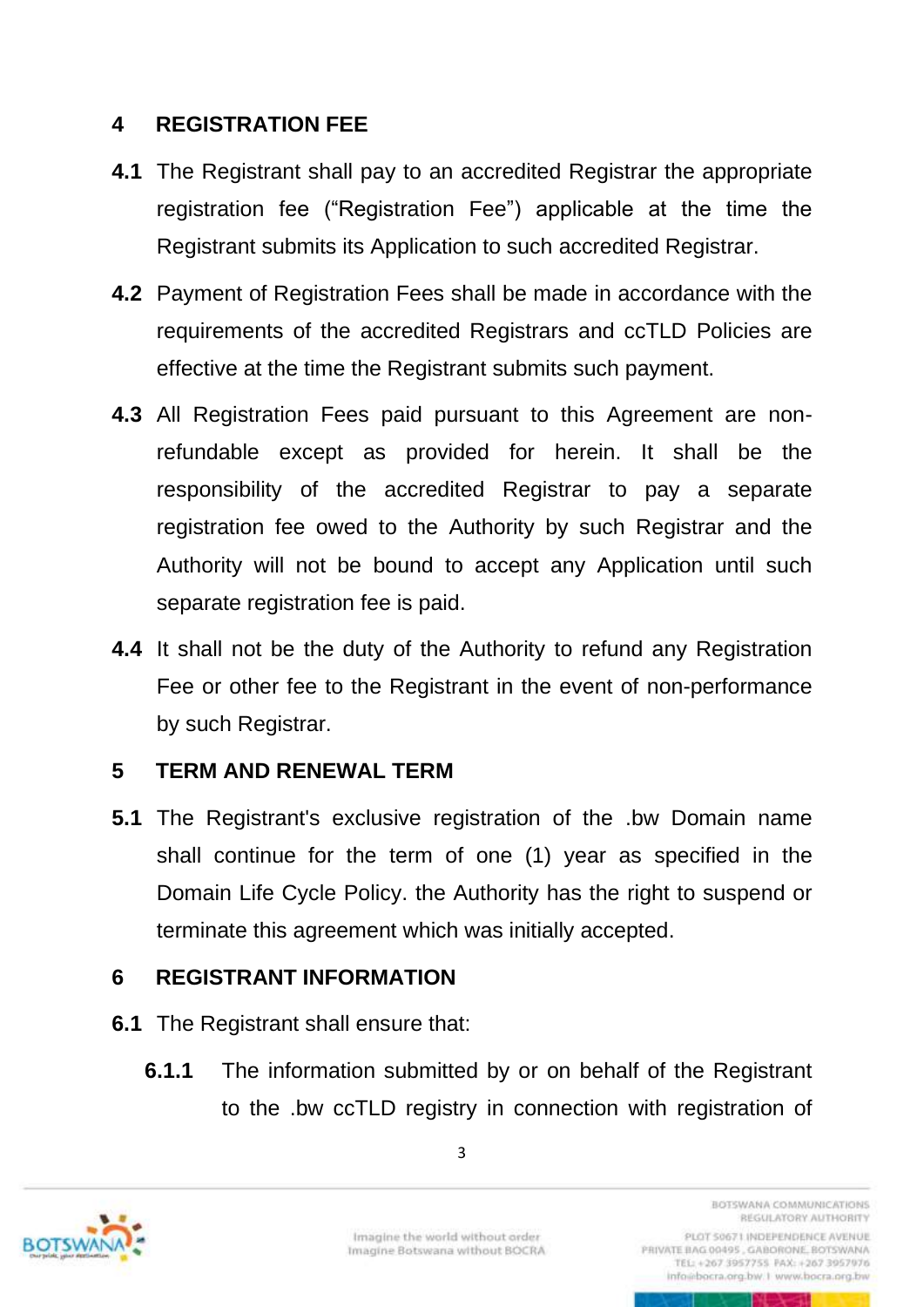the .bw Domain name(s) or otherwise ("Registrant Information") will during the Term comply with the ccTLD Policies and is and will remain true, current, complete, accurate, and reliable; and

- **6.1.2** The Registrant shall maintain, update, and keep the Registrant Information true, current, complete, accurate, and reliable by notifying the Registrar immediately of any change to such information in accordance with the appropriate ccTLD Policy relating to modifications to the Registrant Information;
- **6.1.3** The Authority reserves and may exercise the right to terminate the Registrant's registration of the .bw Domain name if:
	- i. Information provided by the Registrant to the Registry appears, in the Registry's sole discretion to be false, inaccurate, incomplete, unreliable, or misleading in any respect; or
	- ii. The Registrant fails to maintain, update, and keep the Registrant Information true, current, complete, accurate, and reliable; and
	- iii. The Registrant acknowledges that a breach of this Section will constitute a material breach of this Agreement which will entitle the Authority to terminate this Agreement immediately upon such breach without any refund of the Registration Fee and without notice to Registrant.



4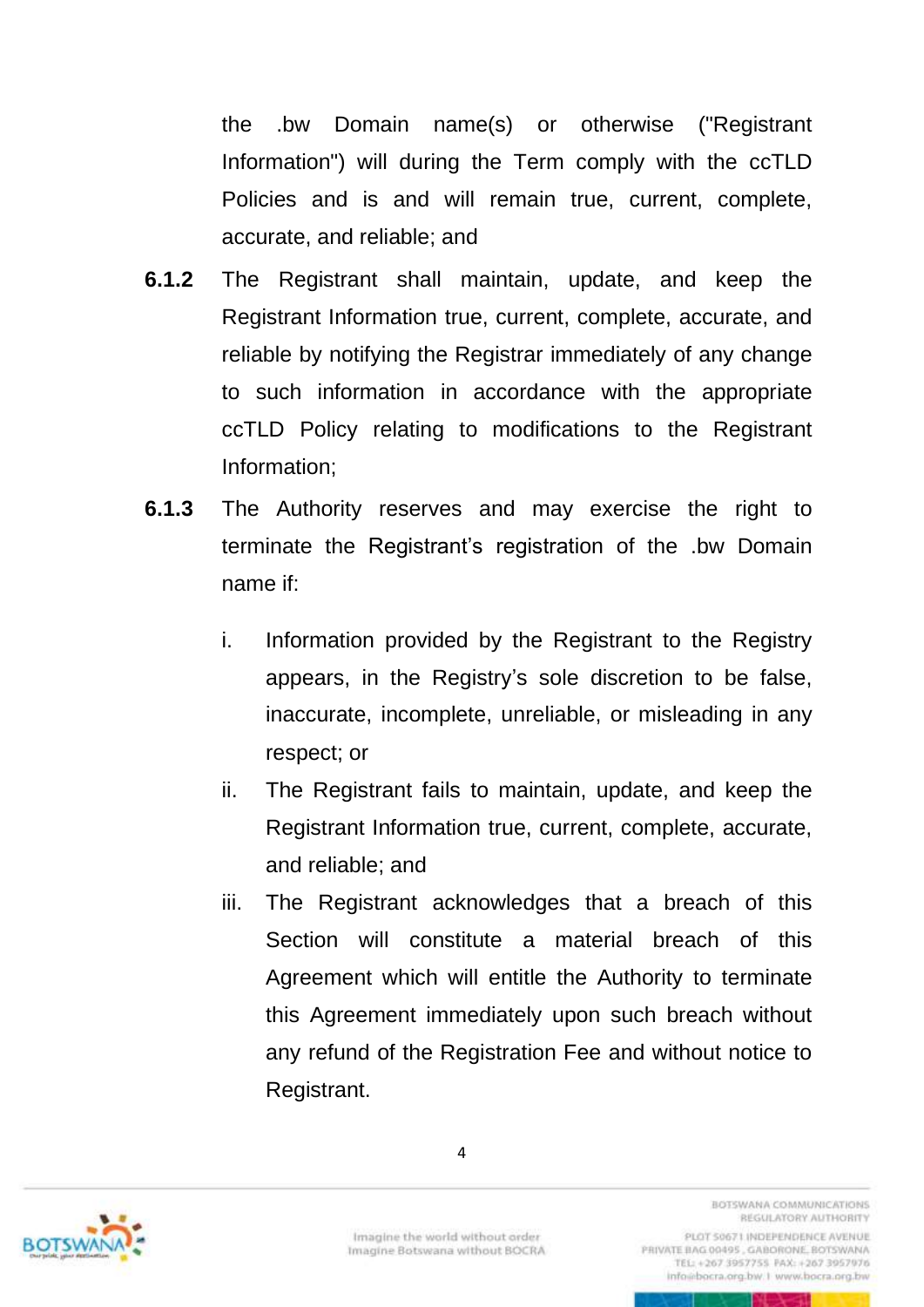- **6.2** The Registrant acknowledges that all personal information about the Registrant which is supplied to the Registry, or an accredited Registrar is held for the benefit of the Botswana and global internet communities and may be required to be publicly disclosed to third parties and used to maintain a public "WHOIS" service, provided that such disclosure is consistent with the ccTLD Policies.
- **6.3** Registrants must provide the following information to the Registry through an accredited Registrar:
	- **6.3.1** Legally recognized first and last name (surname) of the contact person for the Registrant (this contact person may be the Registrant itself);
	- **6.3.2** Certified copy of a legally recognised Identification Card (Omang) for citizens, or passport if non-citizen;
	- **6.3.3** If the Registrant is an organization, association, Limited Liability Company, Proprietary Limited Company, or other legally recognized entity, the contact person must be a person authorized under the applicable law in the applicable territory to legally bind the entity;
	- **6.3.4** If the Registrant is an organization, association, Limited Liability Company, Proprietary Limited Company, or other legally recognized entity, the registrant should provide a registration certificate from the Registrar of Companies of Botswana;
	- **6.3.5** Valid postal address of the Registrant;
	- **6.3.6** Valid physical address of the Registrant;
	- **6.3.7** Functioning e-mail address of the Registrant;



5

RETURNATION COMMUNICATIONS REGULATORY AUTHORITY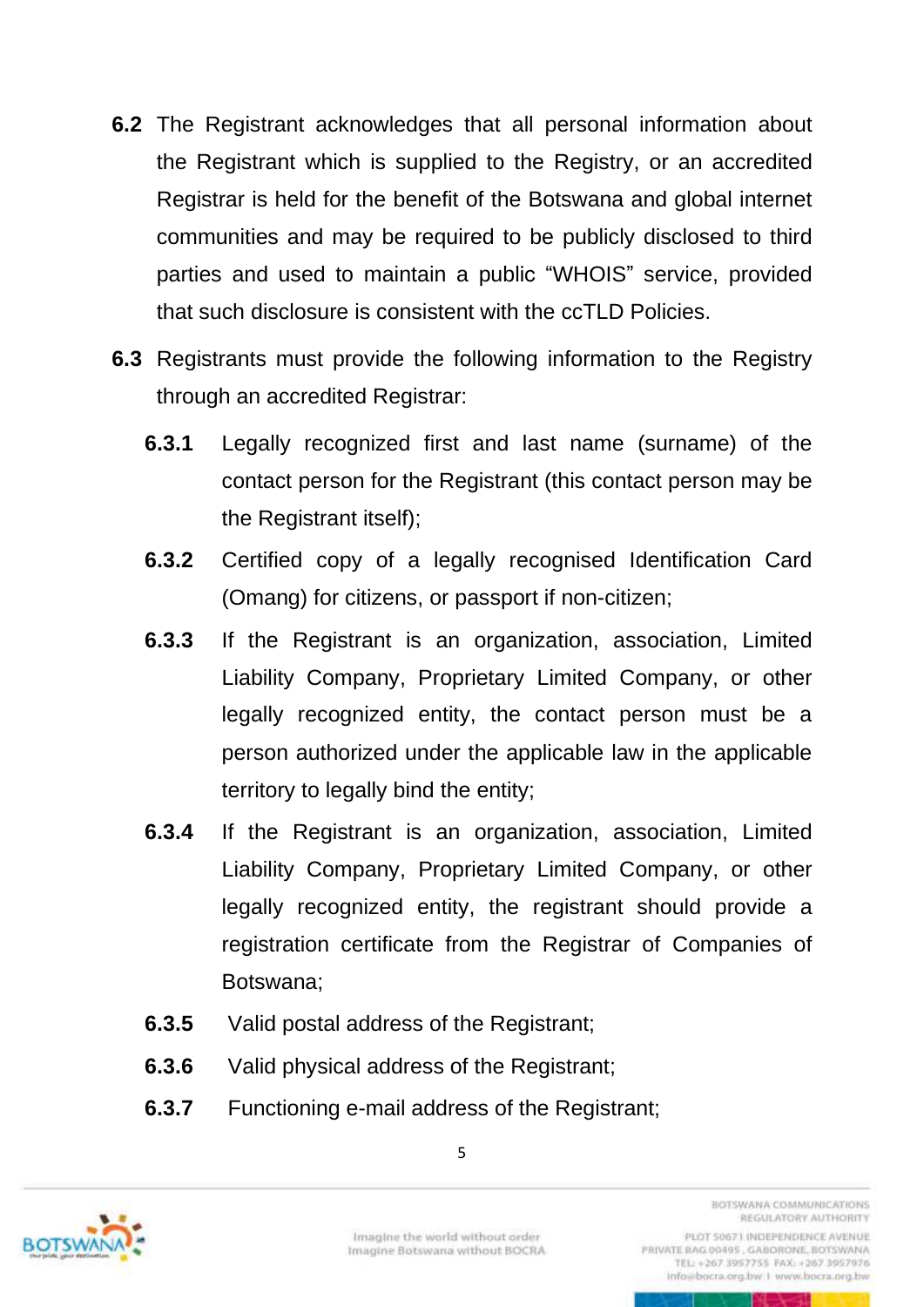- **6.3.8** Working telephone number for the Registrant, including country code, area code, and proper extension, if applicable; and
- **6.3.9** Providing true, current, complete, and accurate contact information is an absolute condition of registration of a .bw Domain name within the .bw ccTLD. If any Registrant Information provided during registration or subsequent modification to that information is false, inaccurate, or misleading, or conceals or omits pertinent information, the Authority may instruct the registry to terminate, suspend or place on hold the .bw Domain name(s) of any Registrant without notification and without refund to the Registrant.
- **6.4** The Registrant is responsible for keeping the Registrant Information up to date and responding in a timely fashion to communications regarding the .bw Domain name or other .bw domains registered by them.
- **6.5** The Registrant grants an irrevocable licence to the Authority, its agents and assigns to access, monitor, and scan any content published, including where such processes involve an intrusion or cause modification of data, providing such scanning is for the purpose of identifying internet security vulnerabilities or the presence of malicious software or content capable of causing harm or disruption to the systems of other Internet users.

### <span id="page-11-0"></span>**7 AGENTS**

**7.1** The Registrant understands, acknowledges, and agrees that by using the .bw Domain name, the Registrant ratifies and is bound by

6



RETURNATION COMMUNICATIONS REGULATORY AUTHORITY PLOT 50671 INDEPENDENCE AVENUE

PRIVATE BAG 00495, GABORONE, BOTSWANA TEL: +267 3957755 FAX: +267 3957976 info@bocra.org.bw.1 www.bocra.org.bw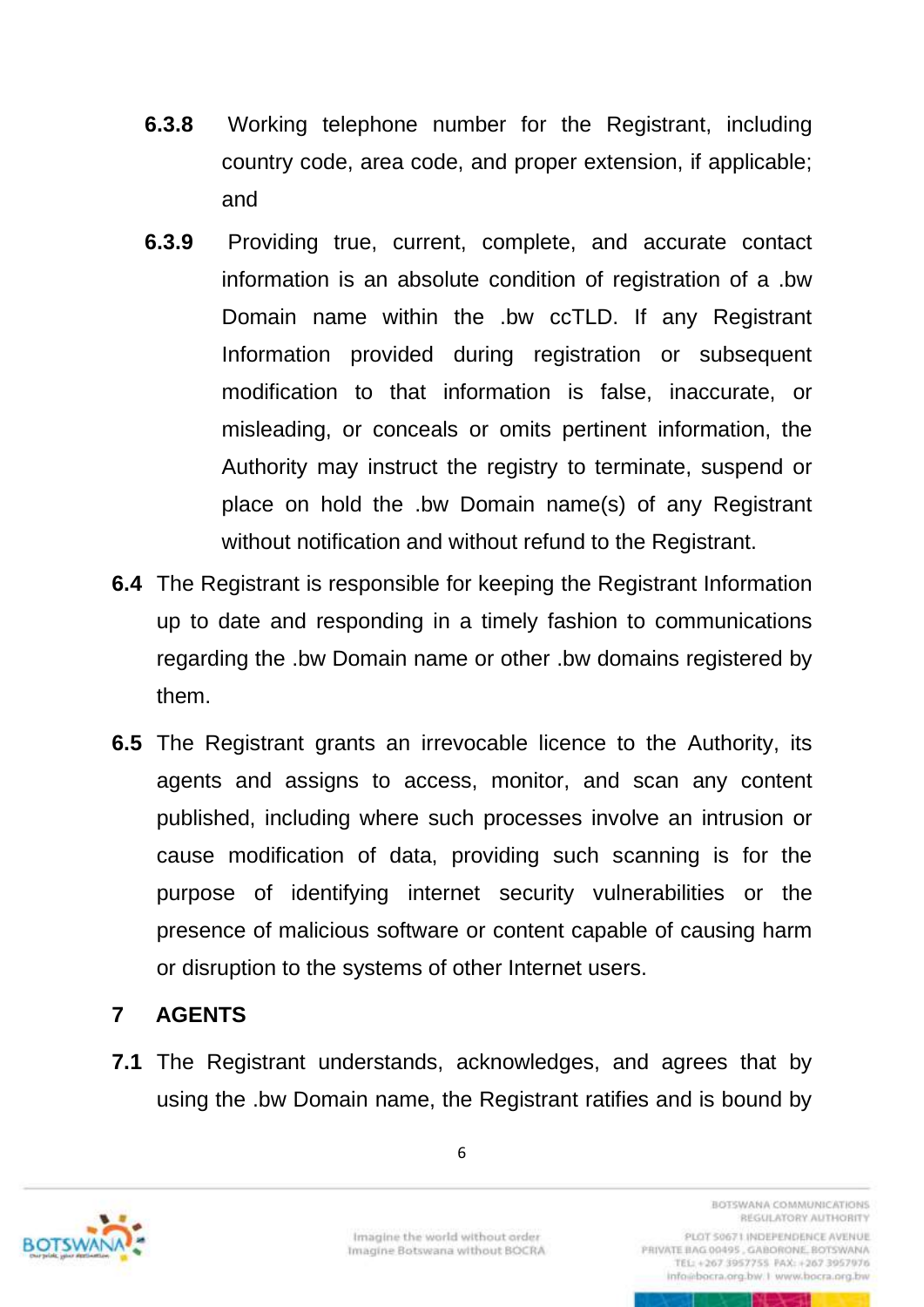the Registration Terms and Conditions (including the ccTLD Policies incorporated herein).

- **7.2** The Registrant is responsible for all information submitted to the Registry. The Registry will not refund any fees because of any errors or omissions by the Registrant or its authorised Agent in the registration process or thereafter.
- **7.3** An authorised Agent acting on the Registrant's behalf, represents and warrants to the Registrant and the Registry that the Agent is authorised to bind the Registrant hereto and that it has fully and thoroughly advised the Registrant of the terms and conditions herein.

### <span id="page-12-0"></span>**8 SCOPE OF REGISTRATION**

- **8.1** On payment of the Registration Fee to the Registrar and after payment by the Registrar to the Registry of the separate registration fee and after acceptance of the Application, the Registrant will be entitled to a limited, non-assignable, licence for the exclusive use of the .bw Domain name, subject to continuing compliance with the Registration Terms and Conditions and .bw ccTLD Policies, for the Term.
- **8.2** The Registrant will not sub-licence, use, display, exploit, or register a .bw Domain name in any manner which, in the sole discretion of the Registry or its delegate, may constitute illegal activity or cause or permit any contravention or violation of ccTLD Policies, whether in connection with the registered domain name.
- **8.3** The Registrant acknowledges that a breach of this [Section](file://///BOCRAdata.BOCRA.org.bw/ccTLD/Policy/policies/policy-final/REGISTRATION%20AGREEMENT-management.docx%23Acceptable_Use) will constitute a material breach of the Registration Terms and



TEL: +267 3957755 PAX: +267 3957976 info@bocra.org.bw.1 www.bocra.org.bw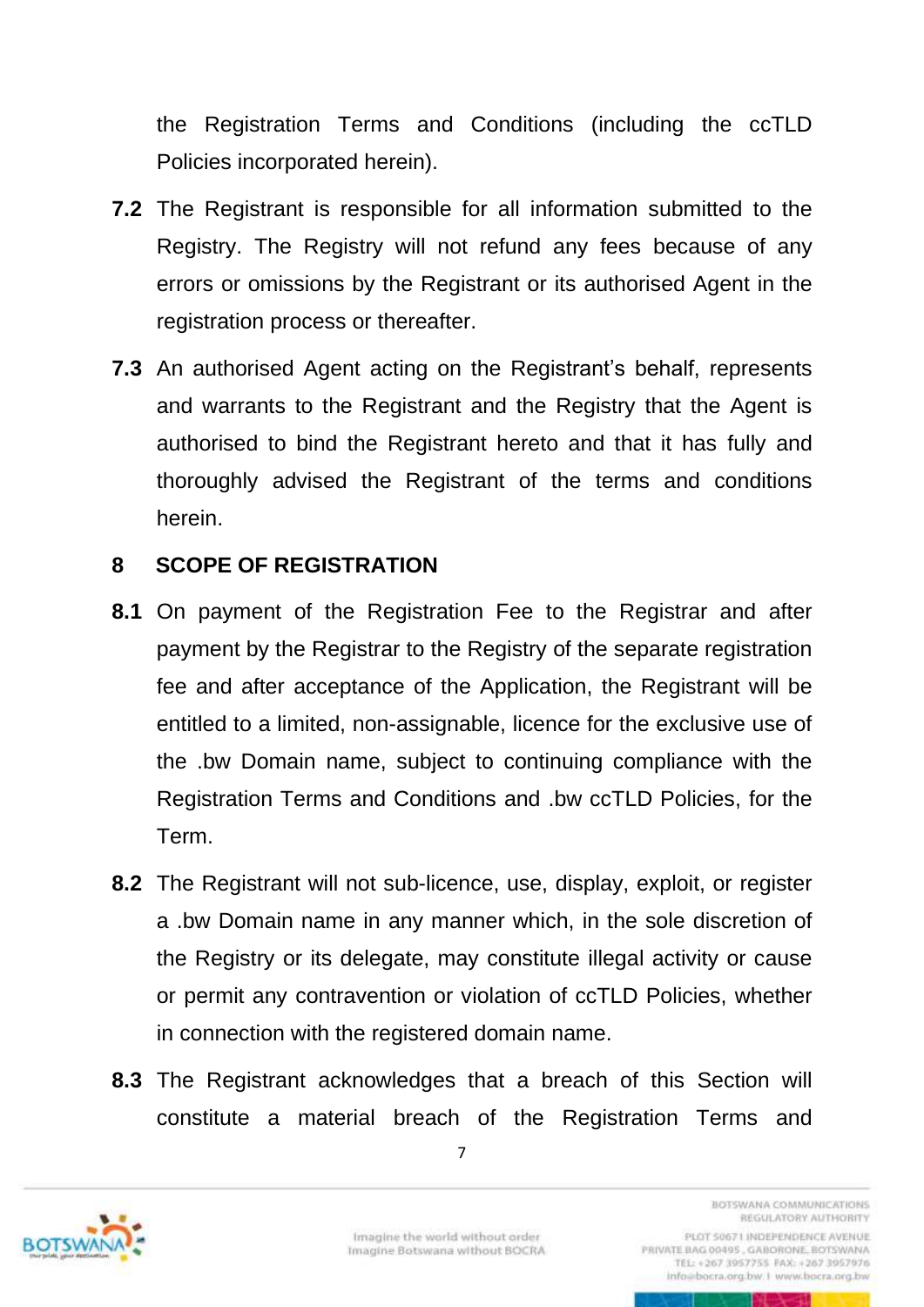Conditions, which will entitle the Registry to terminate this or take such other action, as it deems desirable without any refund of the Registration Fee.

**8.4** The Registry or an accredited Registrar may, in such party's sole discretion, refuse registration of or discontinue to provide services with respect to the Registrant's desired .bw Domain name within thirty (30) calendar days from receipt of payment of the Registration Fee by the accredited Registrar. In case of such refusal without cause, ("cause" being defined as dishonouring any payment made to an accredited Registrar and/or the Registry or any violation of the ccTLD Policies.) Neither the Registry nor an accredited Registrar shall be liable for any loss, damage, or other injury whatsoever, including economic or consequential loss, resulting from the Registry or Registrar's refusal to register or to discontinue services in relation to the Registrant's desired .bw Domain name, including in case of negligence.

#### <span id="page-13-0"></span>**9 REGISTRANT REPRESENTATIONS AND WARRANTIES**

- **9.1** The Registrant represents, warrants, and guarantees that:
	- **9.1.1** The Registrant understands that registration entitles the Registrant only to a licence for the use of the Domain name resolution services relating to the .bw Domain name for the Term and that use of such services is subject to the Registration Terms and Conditions (including the ccTLD Policies) and other pertinent rules and laws, including those concerning trademarks and other types of intellectual



Imagine the world without order Imagine Botswana without BOCRA **BOTSWANA COMMUNICATIONS** REGULATORY AUTHORITY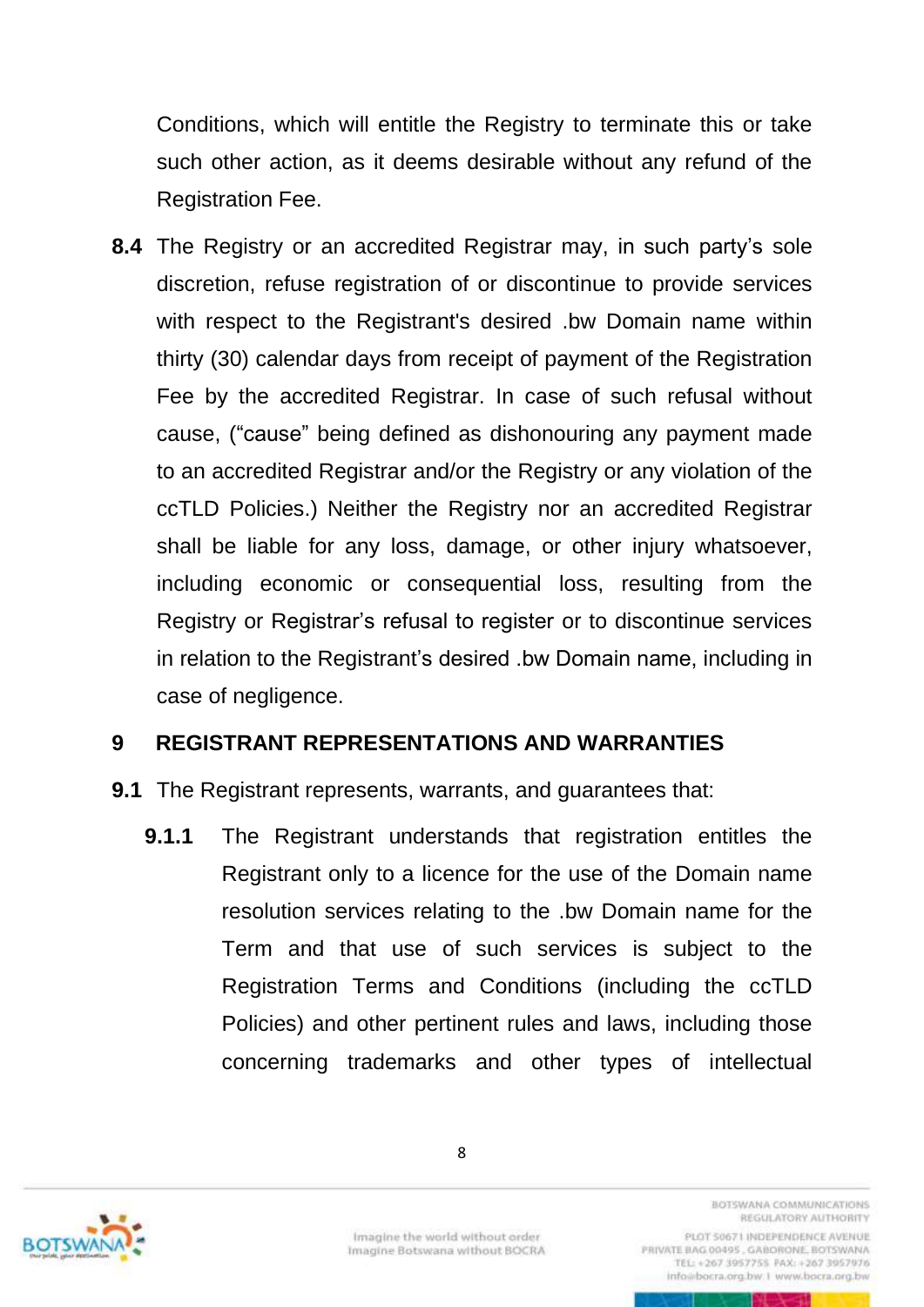property, as these may now exist or be revised from time to time;

- **9.1.2** The Registrant will not sub-licence, purport to sub-licence, delegate sub-domains within or otherwise permit use by persons other than the Registrant of portions of, the .bw Domain name;
- **9.1.3** To the best of the Registrant's knowledge and belief, neither the registration of the .bw Domain name nor the way it is to be directly or indirectly used infringes the legal rights or intellectual property rights of a third party;
- **9.1.4** The Registrant will use, display, or exploit the .bw Domain name in good faith, and in accordance with the laws of Botswana, international law, and applicable state laws and regulations, and will not use the .bw Domain name in any way which may violate a subsisting right of the Registry;
- **9.1.5** The information provided by the Registrant is true and accurate, and the Registrant will update the said information immediately if it changes;
- **9.1.6** The Registrant is either (a) an identifiable human individual (over the age of 18 years); or (b) a legally recognized statutory entity such as a Limited Liability Company, Partnership, Association, Society or Proprietary Limited Company, academic institutions, regional and international organizations, etc.
- **9.1.7** The Registrant will promptly notify the Registry of any actual or threatened proceedings brought in respect of the words



9

RESTSUARIA CISMARINHCATIONS REGULATORY AUTHORITY PLOT 50671 INDEPENDENCE AVENUE

PRIVATE BAG 00495, GABORONE, BOTSWANA TEL: +267 3957755 FAX: +267 3957976 info@bocra.org.bw.1 www.bocra.org.bw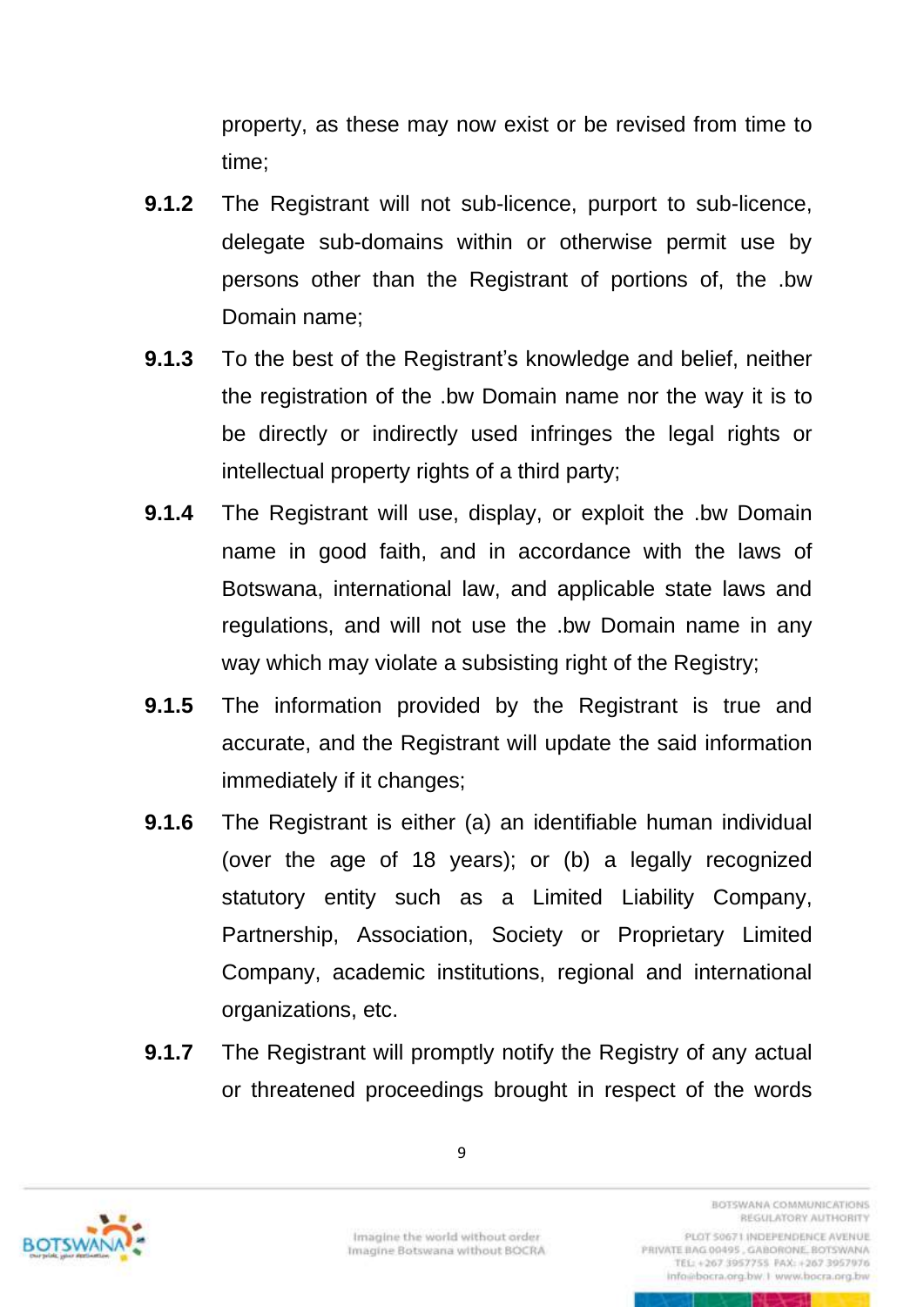used as or incorporated in the .bw Domain name whether by or against the Registrant;

- **9.1.8** The Registrant will not, directly, or indirectly, through registration or use of the .bw Domain name or otherwise:
	- i. Register a .bw Domain name for the purpose of diverting trade from another business or website;
	- ii. Deliberately register as a .bw Domain name misspellings of another entity's personal, company or brand name to pass-off or trade on the business, goodwill, or reputation of another; and
	- iii. Grant or purport to grant a security interest or other encumbrance on or over the .bw Domain name unless such security interest or other encumbrance does not exceed the limited rights of the Registrant in the .bw Domain name, does not impair the Registrant's ability to fulfil the Registrant's obligations under the Registration Terms and Conditions, and does not impose obligations on the Registry beyond the obligations owed by the Registry to a Registrant in the absence of such a security interest or encumbrance; and
	- iv. The Registrant meets and will continue to meet for the whole of the Term any eligibility criteria prescribed in the ccTLD Policies for registering and using the .bw domain name.



Imagine the world without order Imagine Botswana without BOCRA **BOTSWANA COMMUNICATIONS** REGULATORY AUTHORITY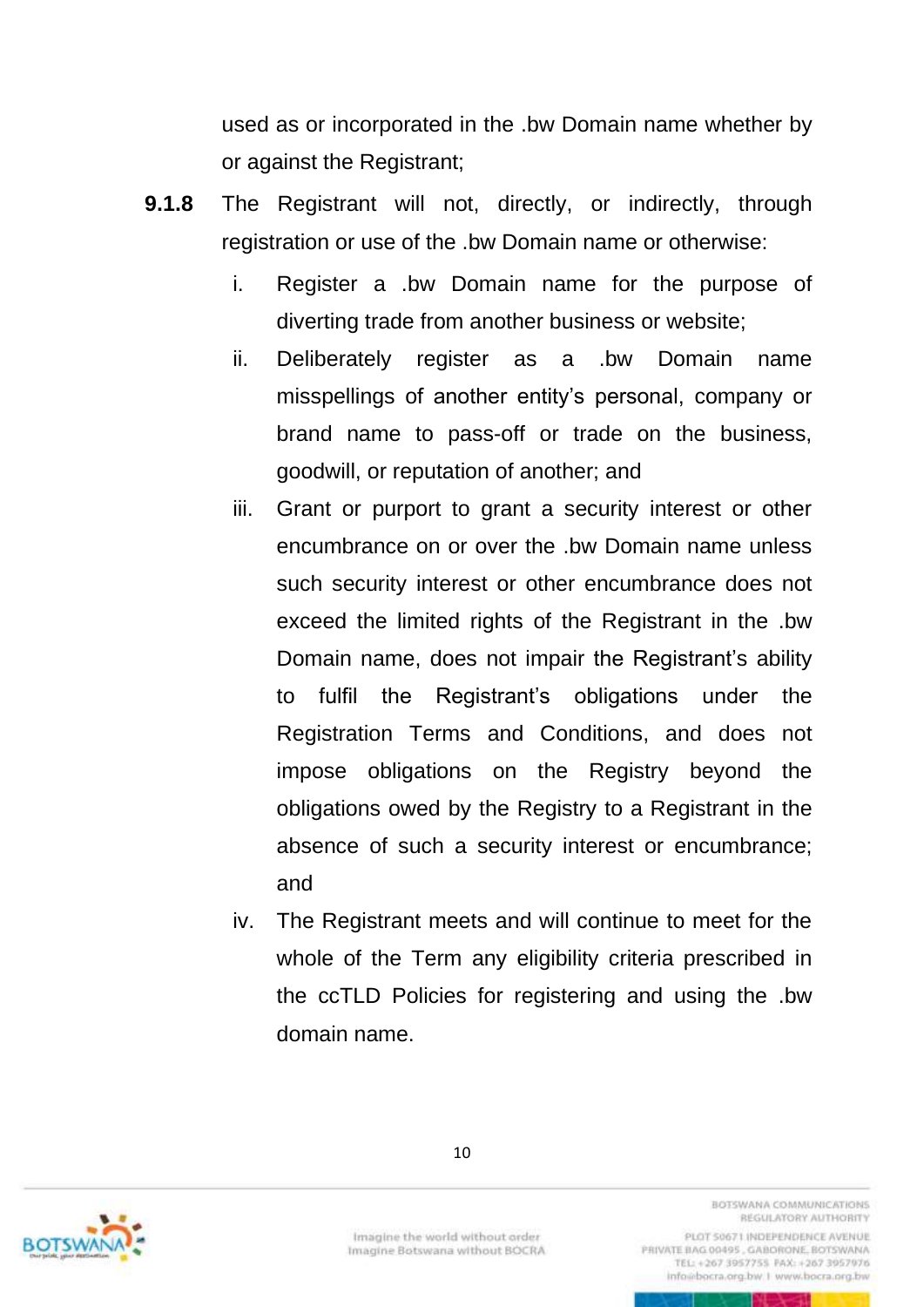- v. That the Registrant will maintain and update the Registrant Information provided to the Registrar in accordance with the requirements of Section 5.3;
- vi. The Registrant has not previously applied for registration of a Domain name for the same character string with another registrar where:
- vii. The Registrant is relying on the same eligibility criteria (as enshrined in this Registration Terms and Conditions and in the Acceptable Use Policy) for both Domain name applications; and
- viii. The character string has previously been rejected by the other Registrar;
- **9.1.9** Any content, material or web page contained on any Uniform Resource Locator ("URL"), website or web page accessing, utilising or accessed by means of the .bw Domain name complies with the Registry Acceptable Use Policy, international best practices and recommendations and does not constitute or contain any illegal or prohibited content, including, but not limited to indecent, obscene, or pornographic material (as described more fully in the Authority Acceptable Use Policy), whether incorporated directly into or linked from a web site resolved via a .bw Domain name;
- **9.1.10** The use of the .bw Domain name and of any web page or URL accessed by or utilising the .bw Domain name will comply with the requirements of the Authority Acceptable



Imagine the world without order Imagine Botswana without BOCRA **BOTSWANA COMMUNICATIONS** REGULATORY AUTHORITY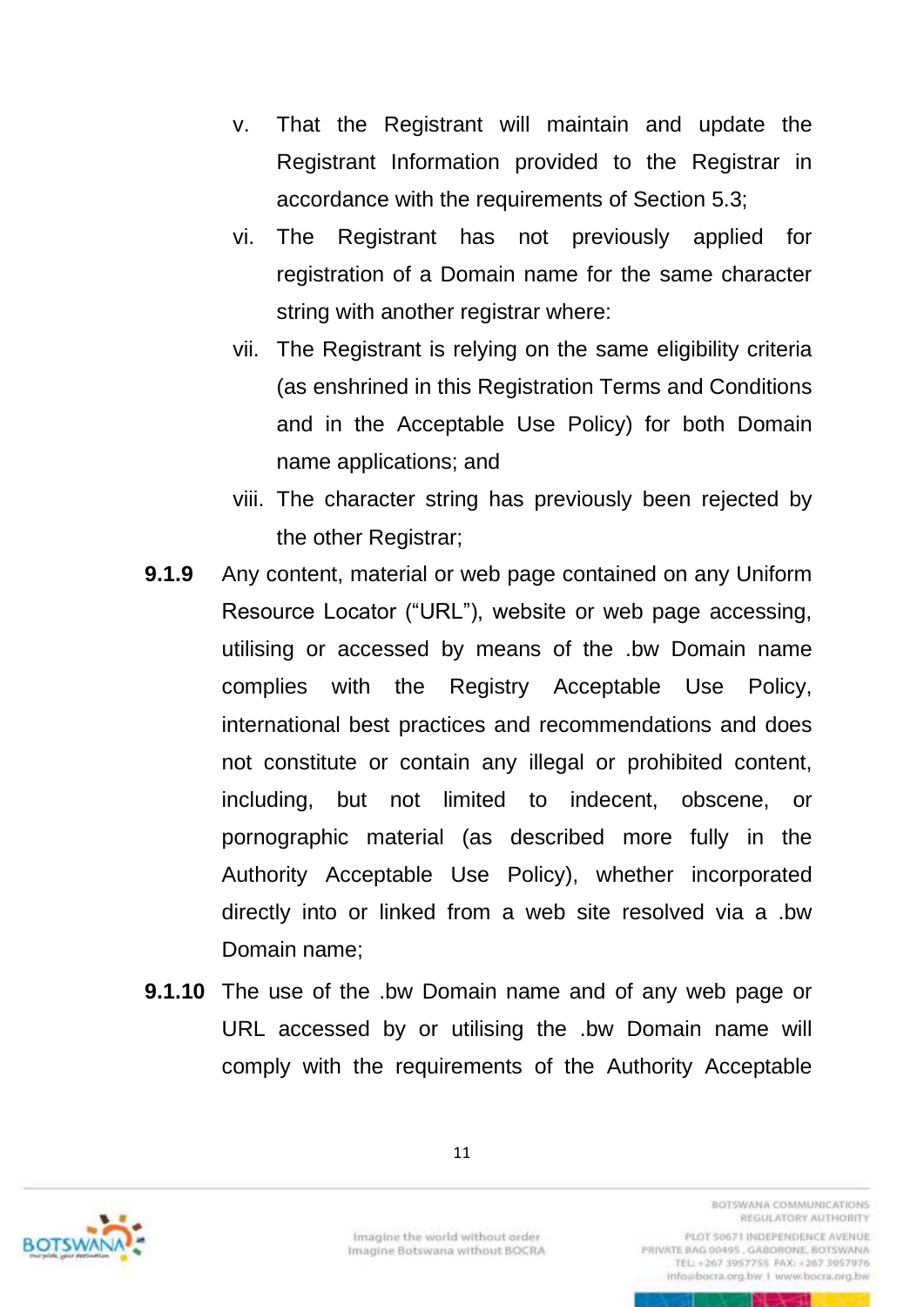Use Policy and other internationally recommended policies including, without limitation, those policies relating to spam.

### <span id="page-17-0"></span>**10 THE AUTHORITY REPRESENTATIONS AND WARRANTIES**

- **10.1**The Authority as the Registry represents, warrants, and guarantees that it:
	- **10.1.1** Manages the .bw top level domain name in trust for the Botswana Internet Community;
	- **10.1.2** Has the full right, power, legal capacity, ability, and authority to enter the registration Terms and Conditions, and to carry out the terms and conditions hereof notwithstanding the disclaimer below;
	- **10.1.3** Will process the Registrant's Application and consider whether to accept or reject it in accordance with the criteria laid down in the Registration Terms and Conditions (including the ccTLD Policies);
	- **10.1.4** Will, if the Application is successful, use its reasonable endeavours to ensure that the details supplied by the Registrant are entered into and maintained in the .bw zone file; and
	- **10.1.5** Breach or misrepresentation of these warranties shall constitute a material breach of the registration Terms and Conditions. In the event of such material breach by the Registry, the Registrant's only recourse against the Registry shall be to remove its domain name registration.

### <span id="page-17-1"></span>**11 DISCLAIMER**



Imagine the world without order Imagine Botswana without BOCRA **BOTSWANA COMMUNICATIONS** REGULATORY AUTHORITY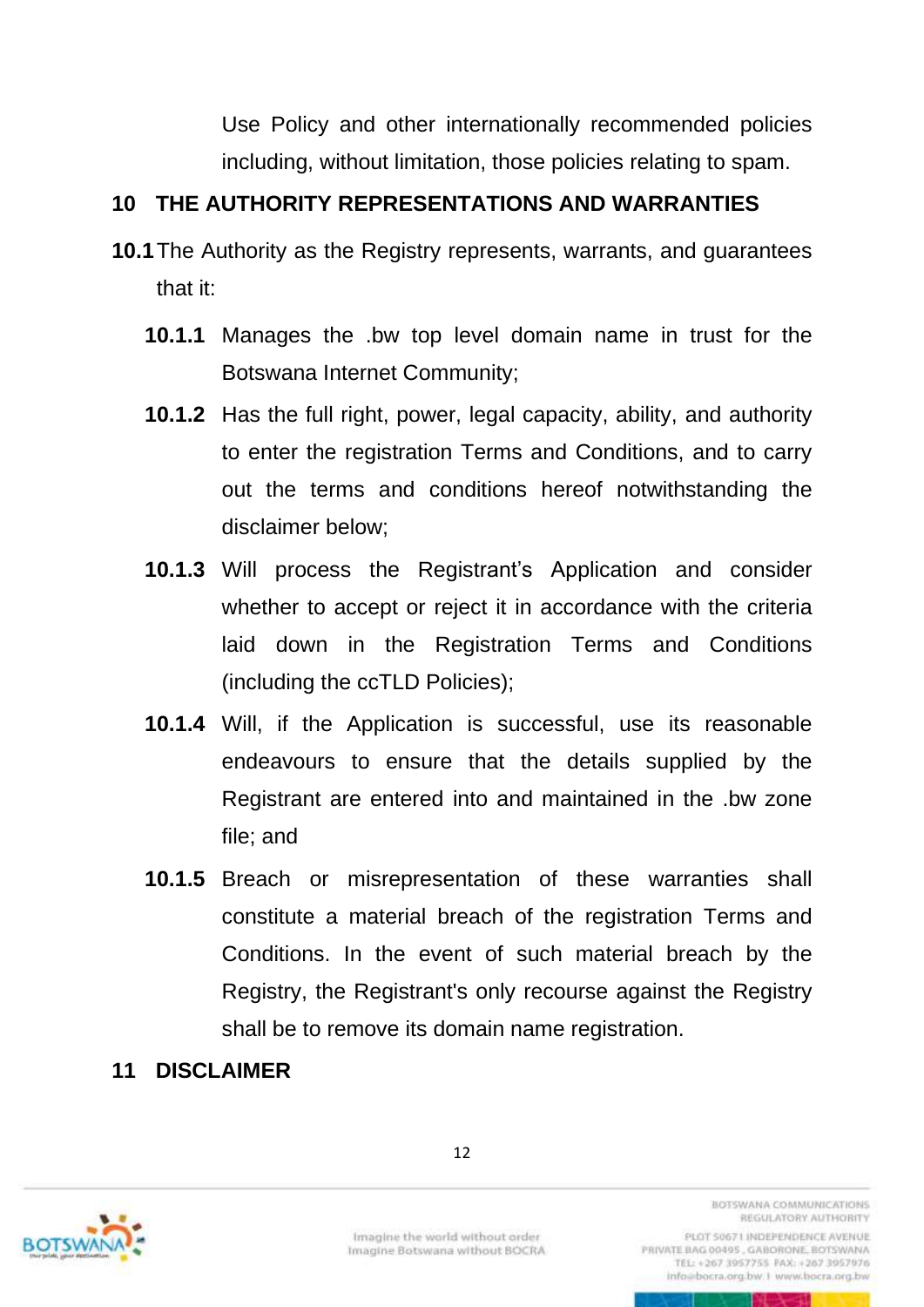- **11.1**The Authority as the Registry expressly disclaims all other warranties of any kind or nature, whether express or implied, including, but not limited to, the maximum extent possible, any implied warranties of merchantability, fitness for a particular purpose, and against infringement.
- **11.2**The Authority does not guarantee any information provided to the Registrant by it or its agents not incorporated into the Registration Terms and Conditions and, accordingly, no such information creates any express or implied warranty. The registry services are provided on an "as is" and "as available" basis and the Registrant agrees that the Authority will register Domain names on a first come, first served basis. The Authority does not guarantee that any Domain name applied for by the Registrant will be available or will be successfully registered, and the Registrant agrees that it does not have any right of ownership in a registered Domain name.

#### <span id="page-18-0"></span>**12 BREACH**

- **12.1**Failure of a Registrant to abide by any provision of the Registration Terms and Conditions (including the ccTLD Policies) may be considered a material breach. In the event of such material breach, the Registry may provide a written (including email) notice to the Registrant describing the breach. The Registrant in such event then has up to thirty (30) days to rectify or cure such breach or to provide evidence reasonably satisfactory to the Registry that there is no breach of the Registration Terms and Conditions or ccTLD Policies.
- **12.2**In the event of a breach that is not rectified, cured, or refuted by the Registrant to the Registry's satisfaction, the Registry may cancel



Imagine the world without order Imagine Botswana without BOCRA

REGULATORY AUTHORITY PLOT 50671 INDEPENDENCE AVENUE PRIVATE BAG 00495, GABORONE, BOTSWANA TEL: +267 3957755 PAX: +267 3957976 info@bocra.org.bw.1 www.bocra.org.bw

<span id="page-18-1"></span>RETURNATION COMMUNICATIONS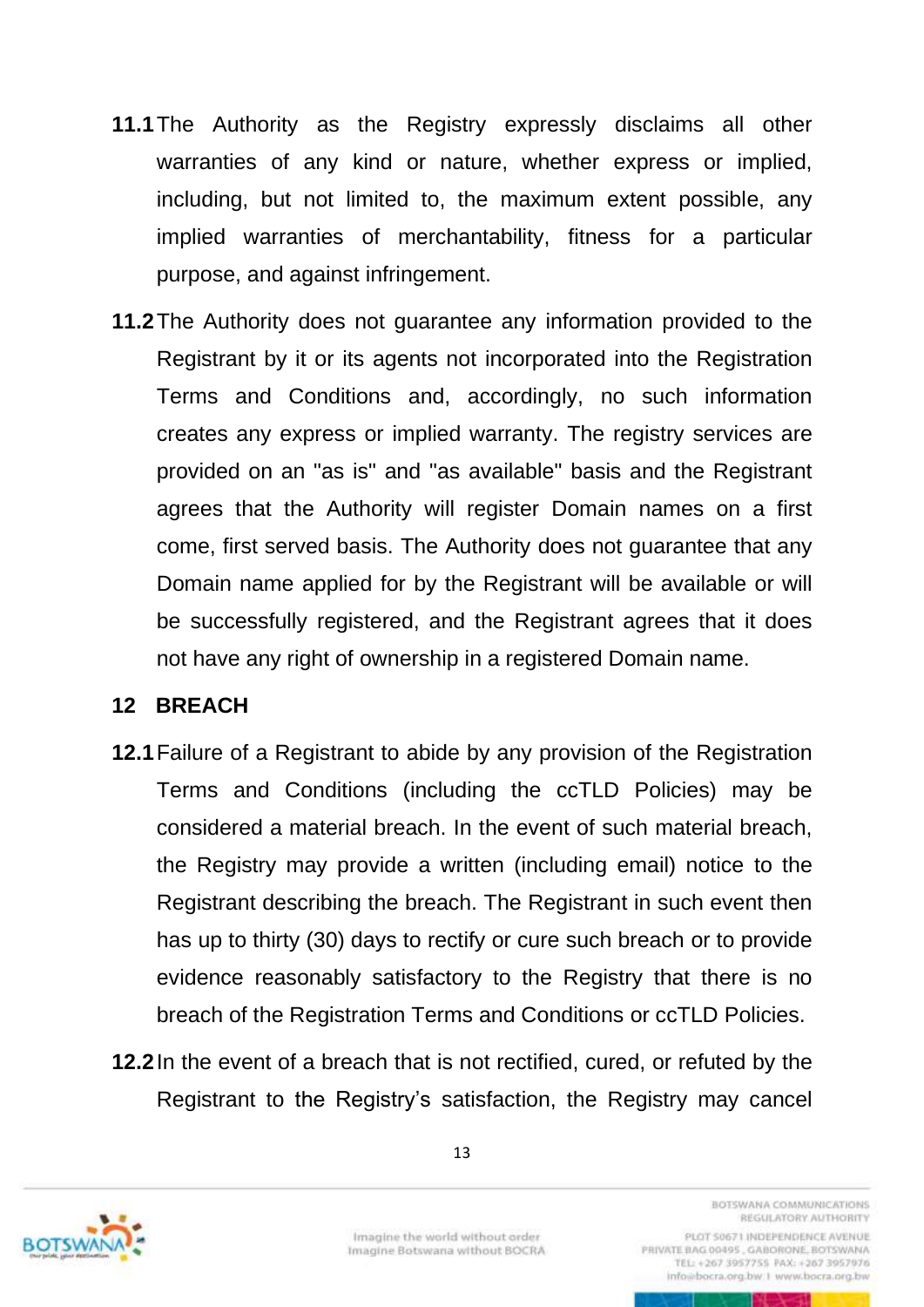the Registrant's registration of and licence to use the .bw Domain name without refund and without further notice, and pursue all legal remedies it may have against the Registrant. Any such breach by the Registrant shall not be deemed excused if the Registry did not act earlier in response to the breach by Registrant; and

**12.3**In the event of a breach which, in the opinion of the Registry or an accredited Registrar, causes immediate harm to the public interest or the Registry Network or which violates any applicable law or regulation, then an accredited Registrar and/or the Registry may modify, suspend, or terminate services to the Registrant without written notice.

#### <span id="page-19-0"></span>**13 DISPUTES INVOLVING REGISTRANTS**

- **13.1**The Registrant acknowledges that the Registry cannot, and does not, screen or otherwise review any Application to verify that the Registrant has legal rights to use a particular character string as or in a .bw Domain name. In the event that any party disputes the Registrant's legal right to use, display, exploit, or register the .bw Domain name in any fashion, including allegations that prohibited material (as defined in the Registry Acceptable Use Policy) is displayed on or linked to from a website which is resolved via a .bw Domain name, the Registry and the Registrant shall act in accordance with and agree to be bound by the Registry's Dispute Resolution Policy and Service; and
- **13.2**The Registrant is strongly encouraged to, prior to applying for registration of the .bw Domain name; perform a trademark search with respect to the acronyms, words and/or phrases comprising the

14



Imagine the world without order Imagine Botswana without BOCRA

RETURNATION COMMUNICATIONS REGULATORY AUTHORITY PLOT 50671 INDEPENDENCE AVENUE

PRIVATE BAG 00495, GABORONE, BOTSWANA TEL: +267 3957755 PAX: +267 3957976 info@bocra.org.bw.1 www.bocra.org.bw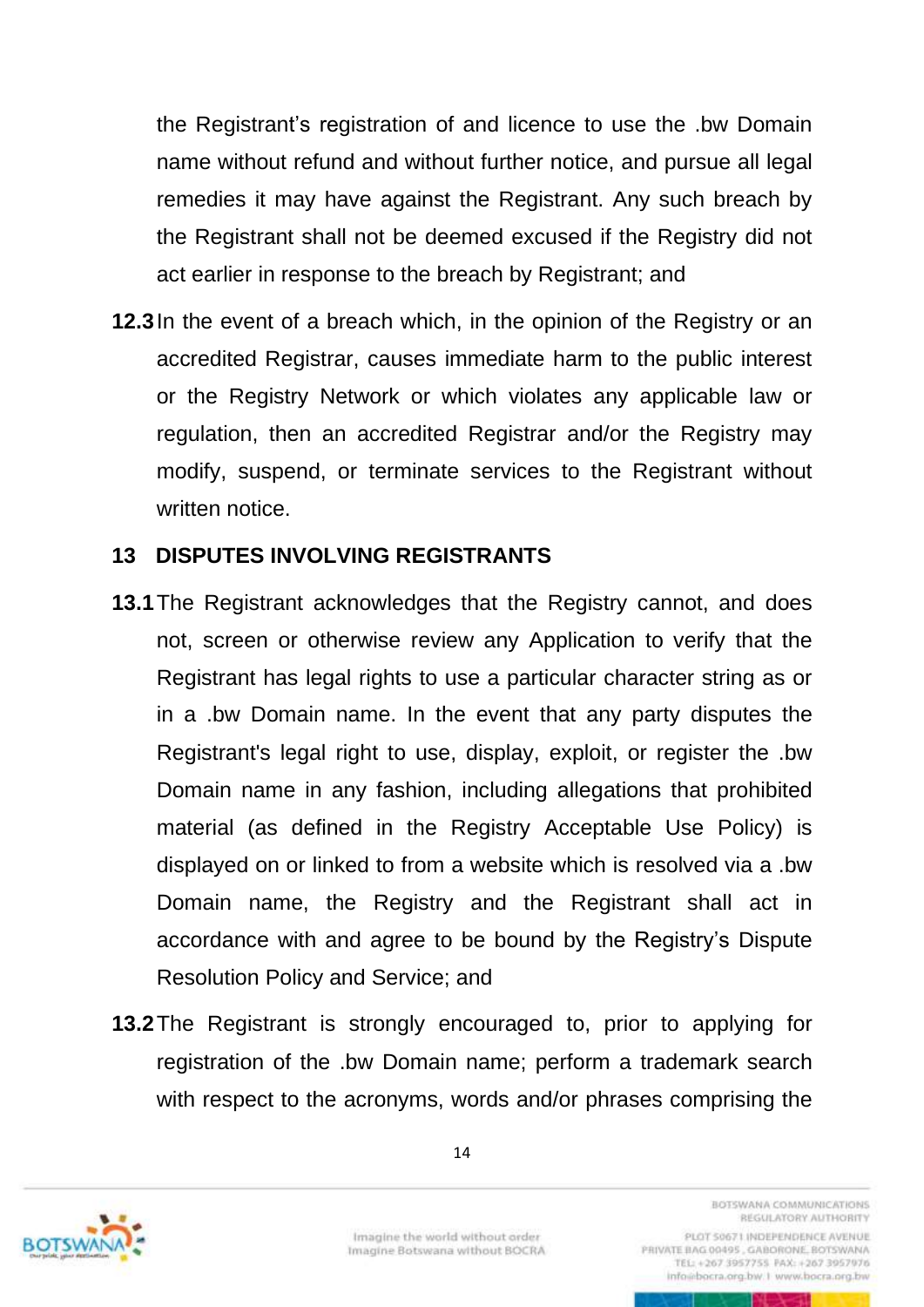.bw Domain name. The Registrant will be solely liable if the Registrant's use of a .bw Domain name constitutes an infringement or other violation of a third party's rights.

#### <span id="page-20-0"></span>**14 INDEMNITY**

- **14.1**The Registrant shall defend, indemnify, and hold harmless the Registry, the Registry operator, accredited Registrars and such parties' officers, directors, shareholders, owners, managers, employees, agents, contractors, affiliates, lawyers, and attorneys ("the Authority Related Parties") from and against all claims of third parties including, but not limited to all loss and liability relating to or arising under the Registration Terms and Conditions.
- **14.2**If an indemnified party is threatened by claims or suit of a third party, the indemnified party may seek written assurances from the Registrant concerning the Registrant's indemnification obligations. Failure to provide such written assurances is a material breach of these Terms and Conditions. Failure of the Registrant to fully indemnify the indemnified party in a timely manner may result in termination, suspension, or modification of the Domain name registration services and any such termination, suspension, or modification shall in no way prejudice or substitute for an indemnified party's right to seek indemnification by way of litigation or otherwise.

#### <span id="page-20-1"></span>**15 DISCLAIMER AND LIMITATION OF LIABILITY**

**15.1**The Registrant acknowledges and agrees that, to the maximum extent possible, the Authority and the Authority related parties shall not be liable for any direct, indirect, incidental, special, or

15



Imagine the world without order Imagine Botswana without BOCRA RETURNATION COMMUNICATIONS REGULATORY AUTHORITY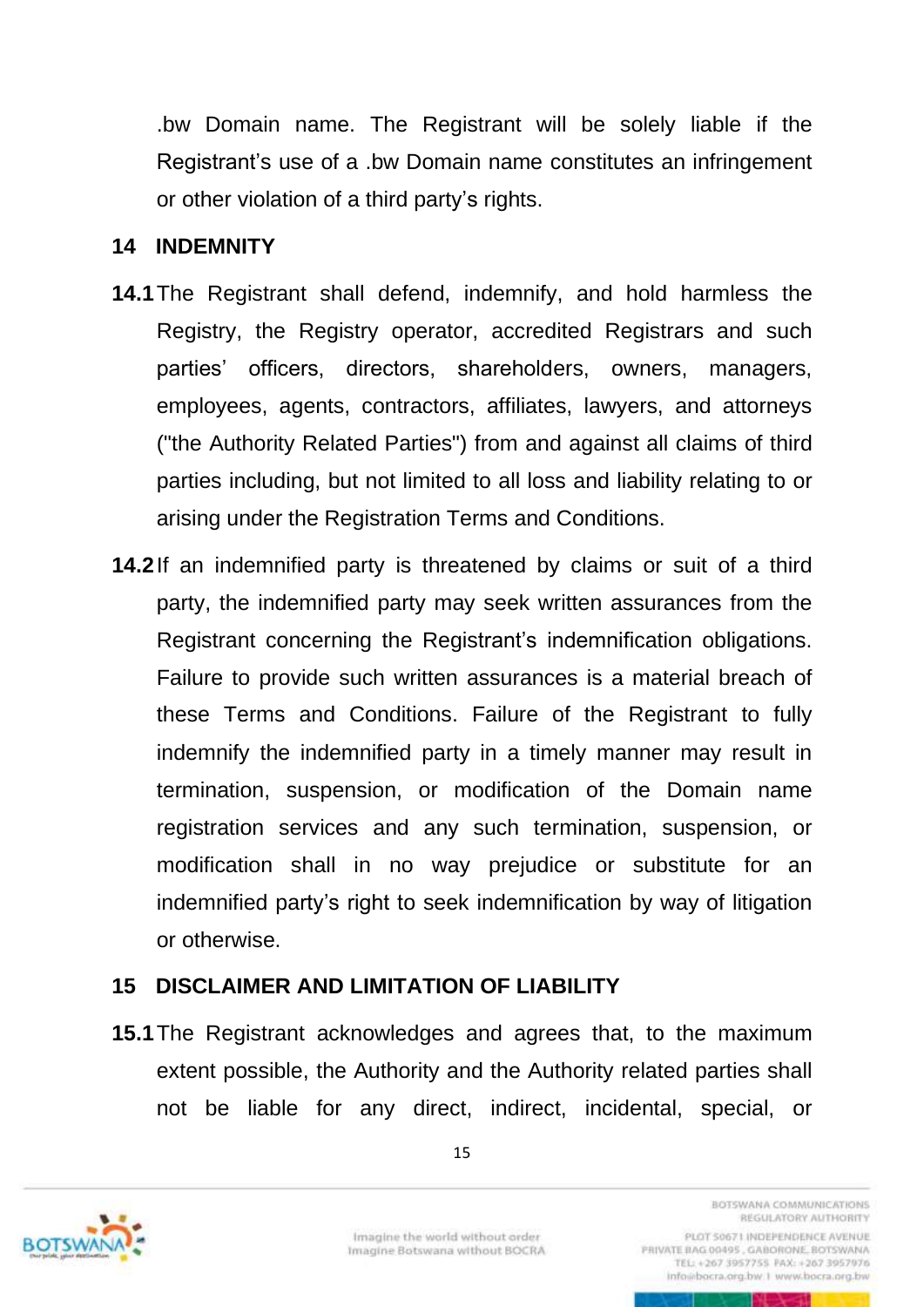consequential damages, including loss of profits, relating to the use, or the inability to use, the Domain name, or in any other way related to the Domain name, regardless of the form of action, whether in contract, tort (including negligence), or otherwise. additionally, the Authority and the Authority related parties shall not be liable whatsoever for any losses or damages that the Registrant may incur because of unauthorized use of the Domain name arising from "hacking", denial of service attack, virus, worm or otherwise, or for lack of fitness for a particular purpose of the Domain name or services related to the Domain name.

**15.2**In the event that the Authority or a the Authority related party takes action with respect to a .bw Domain name pursuant to Section [11.2,](#page-18-1) which action is reversed, modified, or acknowledged to have been incorrect by the Authority, a the Authority related party, by or through the Authority Complaint Resolution Service, or by a court, then Registrant agrees that, absent or bad faith by such party, that the Authority and the Authority related parties shall not be liable whatsoever for any damages that the Registrant may suffer thereby, even if the Authority or the Authority related parties have been advised of the potential for such damages, and even if the Authority or the Authority related parties may foresee such possible damages. the Registrant's sole remedy under such circumstances shall be the resupply of the services again, if possible, or, if not possible, a refund of the registration fee or renewal fee (if the circumstance occurred during a renewal term), which remedy the Registrant acknowledges constitutes the only possible direct damages flowing from this agreement.



Imagine the world without order Imagine Botswana without BOCRA

16

RETURNATION COMMUNICATIONS REGULATORY AUTHORITY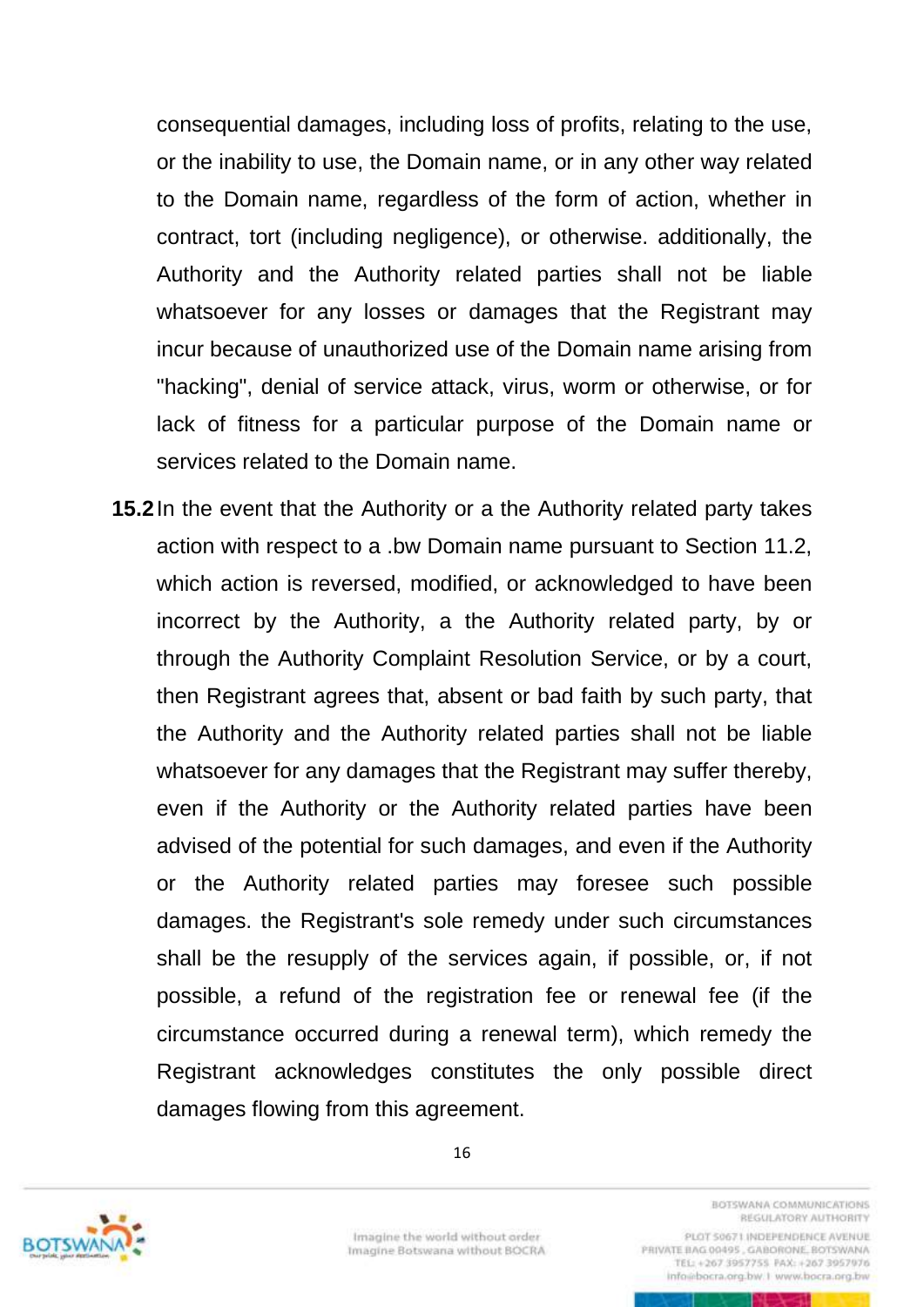- **15.3**In addition, the Authority and the Authority related parties are not liable whatsoever for any damages that the Registrant may suffer because of service or system failure, including Domain name system failure, root server failure, internet protocol address failure, access delays or interruptions, data non-delivery or mis-delivery, acts of God (natural disasters), unauthorised use of passwords, errors, omissions or mis-statements in any information or other services provided under this agreement, delays or interruptions in development of web sites, re-delegation of the .bw top level Domain name, or breach of security, even if the Authority or the Authority related parties have been advised of the potential for such damages, and even if the Authority or the Authority related parties may foresee such possible damages.
- **15.4**the Registrant's sole remedy for the Authority or the Authority related parties' breach of this agreement shall be, at the sole discretion of the Authority or the Authority related parties, the resupply of the services again or a refund of the registration fee or renewal fee (if the breach occurs during a renewal term), which remedy the Registrant acknowledges constitutes the only possible direct damages following from this agreement. The Registrant's sole remedy for an action not following from this agreement (in tort or otherwise) shall be limited to the amount of money paid to the Authority or the Authority related parties by the Registrant.

### <span id="page-22-0"></span>**16 NOTICES**

17 **16.1**Notices to the Authority shall be delivered by registered or certified mail, electronic mail, postage prepaid, or reputable commercial courier service (e.g., DHL, Express Mail or Federal Express) in the



REGULATORY AUTHORITY PLOT 50671 INDEPENDENCE AVENUE PRIVATE BAG 00495, GABORONE, BOTSWANA TEL: +267 3957755 FAX: +267 3957976

info@bocra.org.bw.1 www.bocra.org.bw

RETURNATION COMMUNICATIONS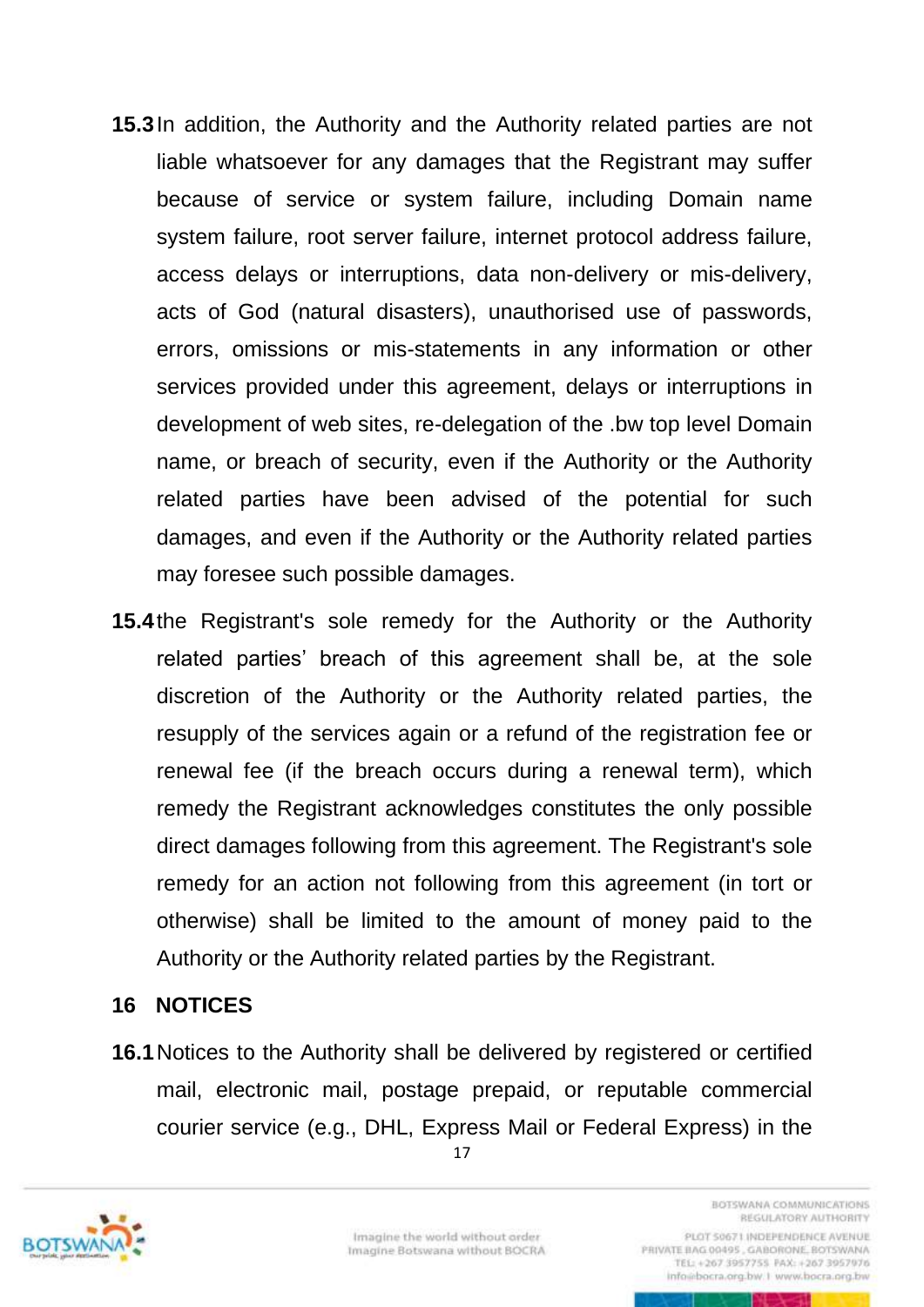manner of quickest delivery (i.e., overnight delivery, if possible, or within 24 hours) to:

*Botswana Communications Regulatory Authority Plot 50671, Independence Avenue Private Bag 00495 Gaborone Botswana Email: [registry@bocra.org.bw](mailto:registry@bocra.org.bw)*

Notices mailed by registered or certified official mail of a country shall be deemed delivered on receipt.;

**16.2**Notices to Registrant shall be delivered by registered or certified mail, postage prepaid, or reputable commercial courier service (e.g., DHL, Express Mail or Federal Express) in the manner of quickest delivery (i.e., overnight delivery, if possible, or within 24 hours) or, in the sole discretion of the Authority or the Authority Related Party, by email or fax to the Registrant Information.

### <span id="page-23-0"></span>**17 GOVERNING LAW / FORUM SELECTION**

- **17.1**For all disputes in which the Registry may be or is a party to the dispute, the Registration Terms and Conditions shall be exclusively governed by the laws of Botswana applicable to contracts made and performed in Botswana, without regard to conflict of laws principles.
- **17.2**By way of information and not as a term binding against the Authority, disputes not involving the Registry as a party may be





Imagine the world without order Imagine Botswana without BOCRA

REGULATORY AUTHORITY PLOT 50671 INDEPENDENCE AVENUE

**BOTSWANA COMMUNICATIONS** 

PRIVATE BAG 00495, GABORONE, BOTSWANA TEL: +267 3957755 PAX: +267 3957976 info@bocra.org.bw.1 www.bocra.org.bw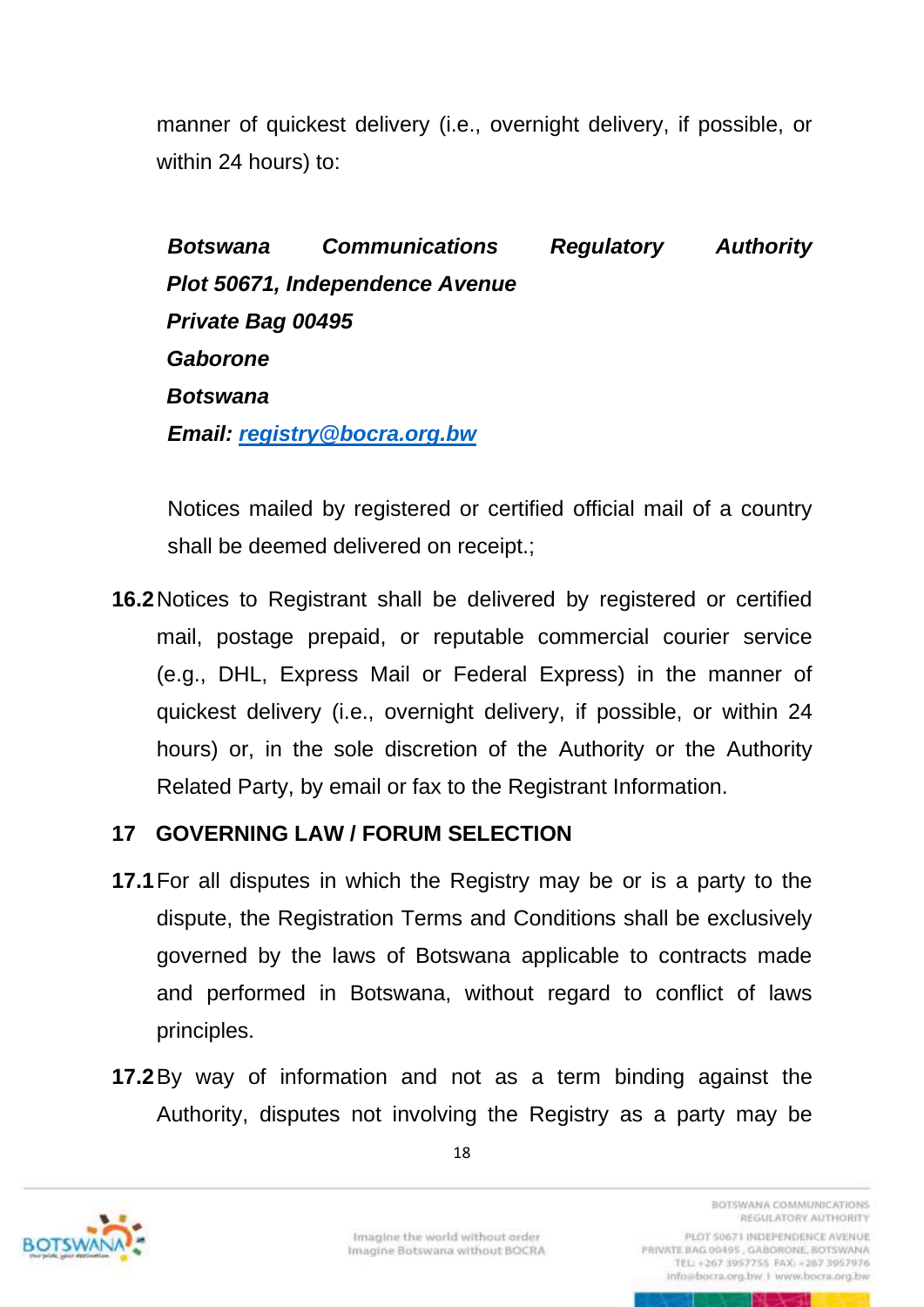governed by a governing law and/or forum selection clause contained in a separate agreement, if any, between the Registrant and such other disputant (for example, disputes between and accredited Registrar and a Registrant may be governed by a separate agreement, if any, between the Registrant and the accredited Registrar); provided, however, that no such separate agreement may modify or waive either the Registry's or Registrant's consent to exclusive choice of law, jurisdiction, and venue in Botswana and the courts of Botswana for disputes in which the Registry is or may be a party, as described above.



19

Imagine the world without order Imagine Botswana without BOCRA **BOTSWANA COMMUNICATIONS** REGULATORY AUTHORITY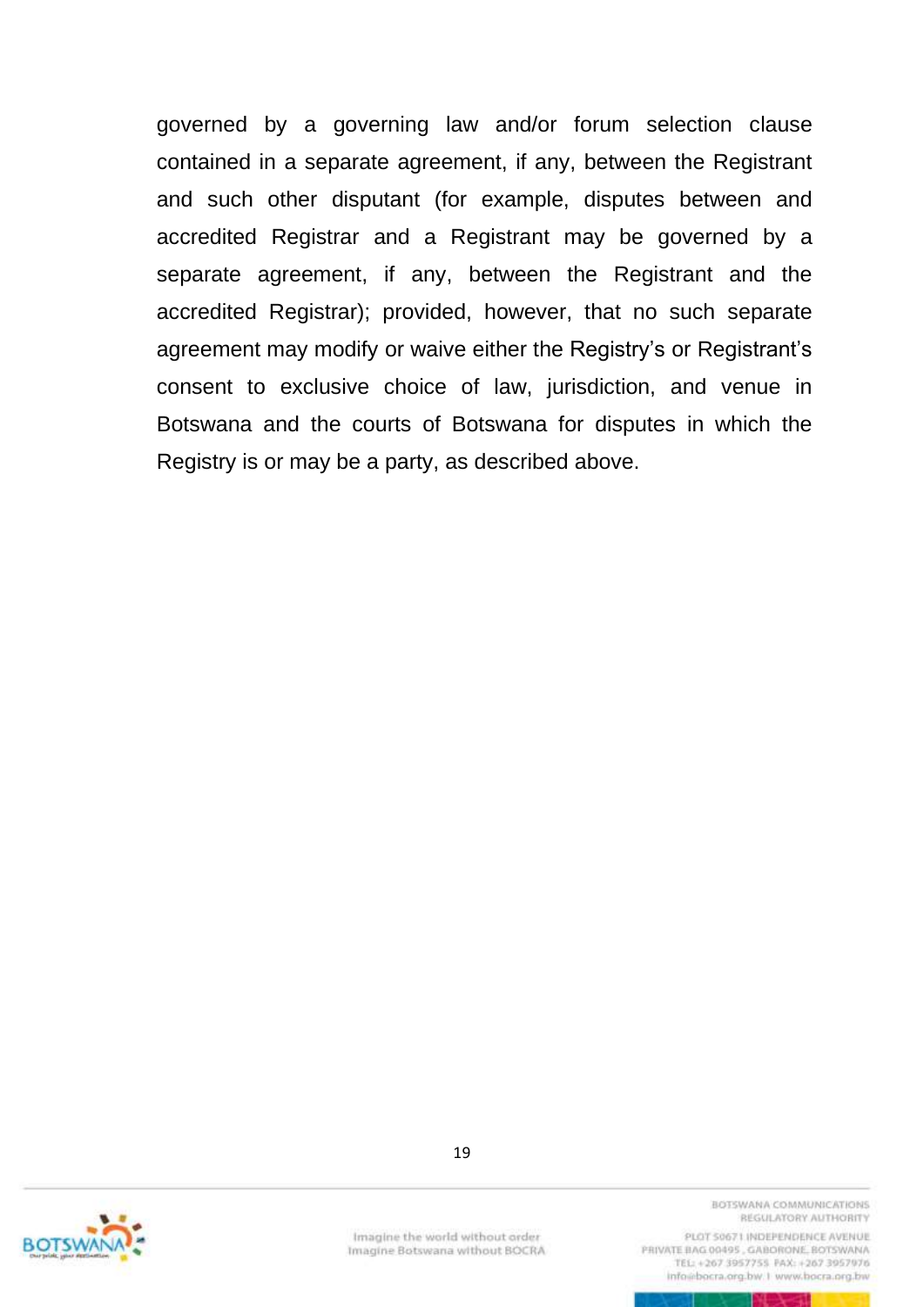### <span id="page-25-0"></span>**18 OWNERSHIP OF INFORMATION AND DATA**

- **18.1**Registrant agrees and acknowledges that the Registry and/or any Registry delegate shall be the custodian of all databases and compilations. The Registry has rights, title, and interests worldwide in any Domain name database(s), and all information and derivative works generated from the Domain name database(s) and that such Domain name database may include, without limitation:
	- **18.1.1** The original creation date of domain name registration(s);
	- **18.1.2** The expiration date of domain name registration(s);
	- **18.1.3** The name, postal address, e-mail address, voice telephone number, and where available fax number of all contacts for Domain name registration(s);
	- **18.1.4** Any remarks concerning registered domain name(s) that appear or should appear in the WHOIS or similar information repositories; and
	- **18.1.5** Any other information generated or obtained in connection with providing Domain name registration services. The Registry and/or any Registry delegate shall not have any ownership interest in a single Registrant's specific Registration Information outside of The Registry and/or any Registry delegate's rights in one or more domain name database(s).

# <span id="page-25-1"></span>**19 SEVERABILITY**

**19.1**If any provision of this Agreement is held invalid, unenforceable, or void, the remainder of the Agreement shall not be affected thereby and shall continue in full force and effect as nearly as possible to





REGULATORY AUTHORITY PLOT 50671 INDEPENDENCE AVENUE PRIVATE BAG 00495, GABORONE, BOTSWANA TEL: +267 3957755 PAX: +267 3957976 info@bocra.org.bw.1 www.bocra.org.bw

**BOTSWANA COMMUNICATIONS**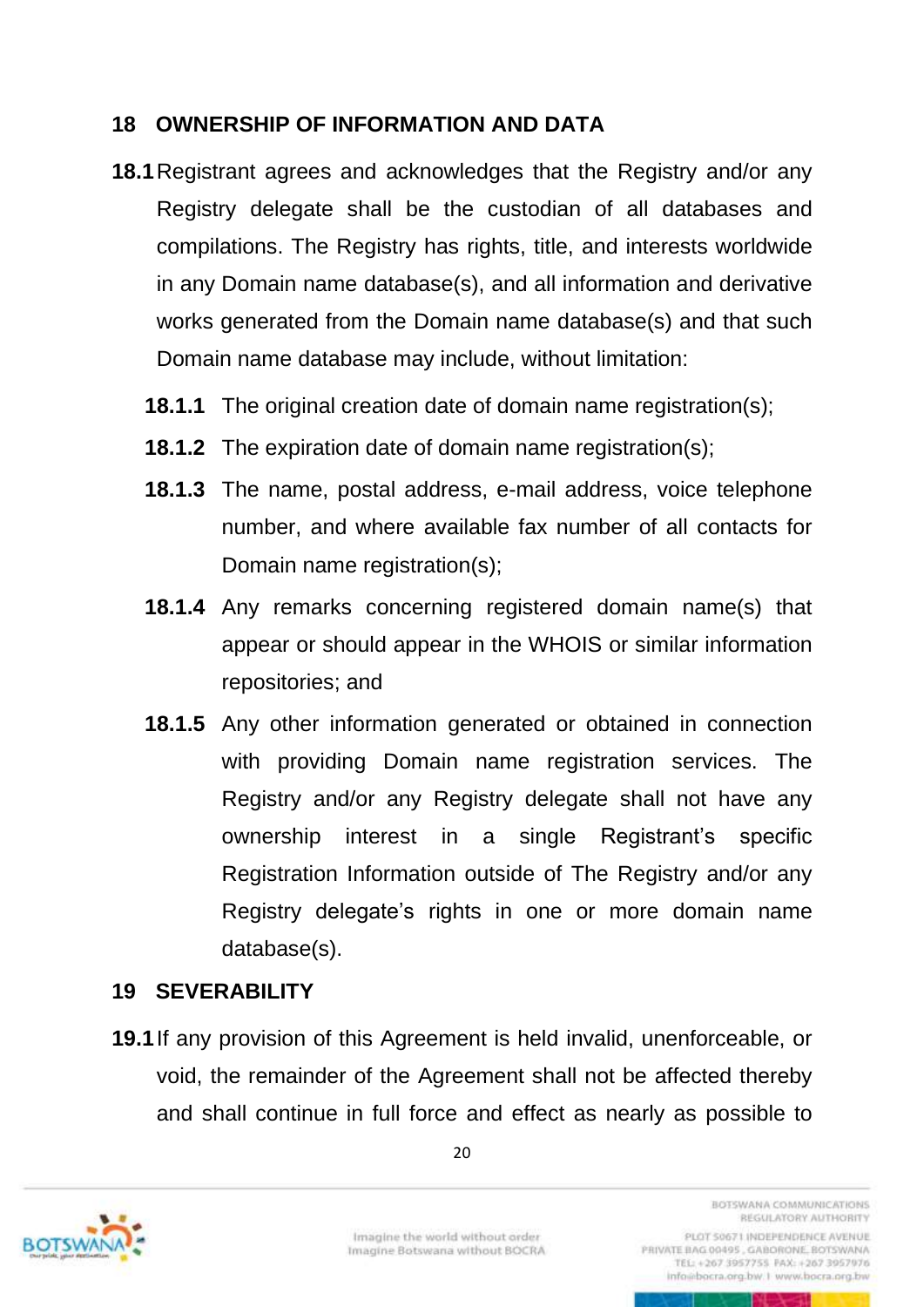reflect the original intention of the Registry and the Registrant in agreeing to the Registration Terms and Conditions.

#### <span id="page-26-0"></span>**20 NO WAIVER**

**20.1**The failure of either party (i.e., Registry or Registrant) at any time to enforce any right or remedy available to it under these Registration Terms and Conditions with respect to any breach or failure by the other party shall not be a waiver of such right or remedy with respect to any other breach or failure by the other party.

#### <span id="page-26-1"></span>**21 FULL INTEGRATION**

- **21.1**The Registration Terms and Conditions, together with the ccTLD Policies expressly incorporated herein by reference, constitutes the entire agreement between the Registrant and the Registry relating to the .bw Domain name. No prior or contemporaneous written, oral, and electronic representation, negotiation, or agreement form a part of these Terms and Conditions, and shall supersede all prior written, oral, or electronic agreements between the Registrant and the Registry relating to the .bw Domain name.
- **21.2**Additional agreements, if any, may be entered into between the Registrant and accredited Registrars relating to Domain name services in the .bw TLD provided by such accredited Registrars, provided that no such additional agreement may waive, alter, or supersede any provision of this Terms and Conditions nor may such an additional agreement impose any obligation upon the Registry without its express written consent. If there is any conflict between such additional agreements and these Registration Terms and Conditions shall prevail.



Imagine the world without order Imagine Botswana without BOCRA **BOTSWANA COMMUNICATIONS** REGULATORY AUTHORITY